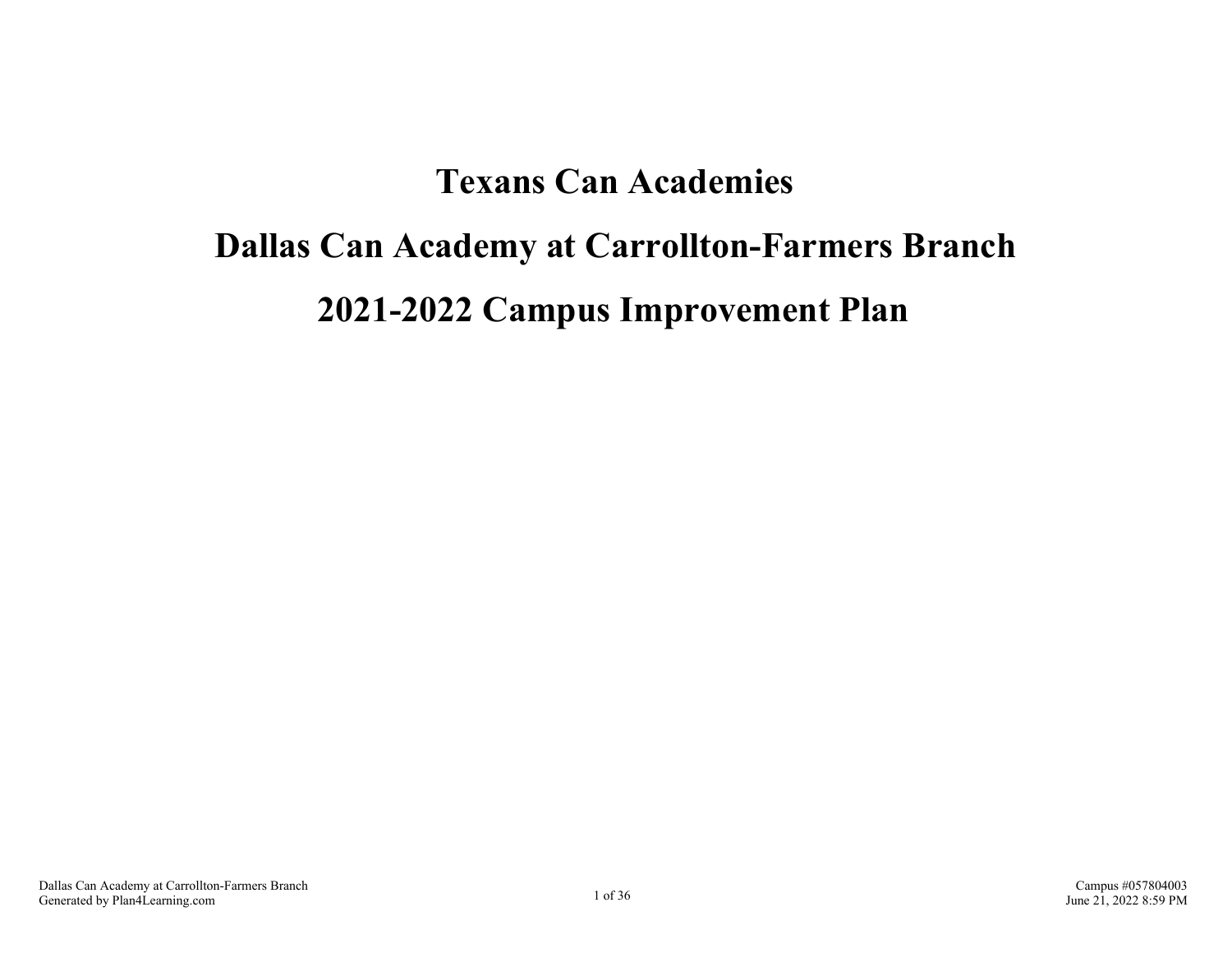## **Mission Statement**

To provide the highest quality education for all students, especially for those who have struggled in a traditional high school setting, in order to ensure their economic independence.

## **Motto**

Graduating Thinkers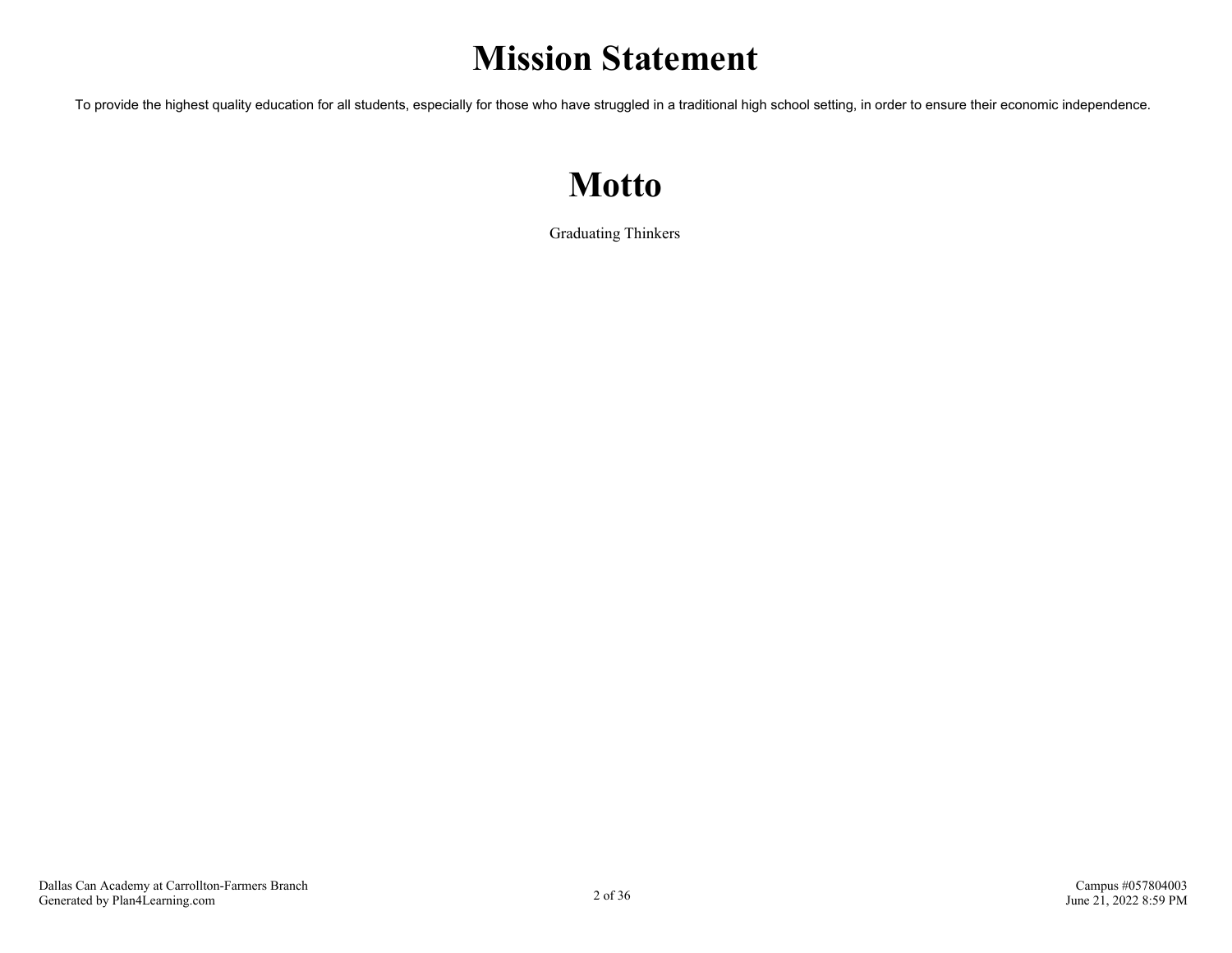## **Table of Contents**

| Comprehensive Needs Assessment                                                                                                                                                                                                                                                                                                                   | 5          |
|--------------------------------------------------------------------------------------------------------------------------------------------------------------------------------------------------------------------------------------------------------------------------------------------------------------------------------------------------|------------|
| Demographics                                                                                                                                                                                                                                                                                                                                     |            |
| <b>Student Achievement</b>                                                                                                                                                                                                                                                                                                                       | 5          |
| School Culture and Climate                                                                                                                                                                                                                                                                                                                       | 7          |
| Staff Quality, Recruitment, and Retention                                                                                                                                                                                                                                                                                                        | 8          |
| Curriculum, Instruction, and Assessment                                                                                                                                                                                                                                                                                                          | 9          |
| Parent and Community Engagement                                                                                                                                                                                                                                                                                                                  | 10         |
| School Context and Organization                                                                                                                                                                                                                                                                                                                  | 11         |
| Technology                                                                                                                                                                                                                                                                                                                                       | 12         |
| <b>Priority Problem Statements</b>                                                                                                                                                                                                                                                                                                               | 13         |
| Goals                                                                                                                                                                                                                                                                                                                                            | 14         |
| Goal 1: Provide hands-on, interactive instruction, and curriculum/assessment components aligned to the Texas Essential Knowledge and Skills that will ensure that all<br>student subgroups satisfy the 2018 - 2019 State Accountability Rating of Met Alternative Standard in English (Reading/Writing), Mathematics (Algebra 1), Social Studies |            |
| (US History), and Science (Biology).                                                                                                                                                                                                                                                                                                             | 15         |
| Goal 2: Increase the overall graduation rate by 10% for 2021-2022                                                                                                                                                                                                                                                                                | 18         |
| Goal 3: Recruit, develop, and retain highly-qualified and effective teachers at a rate of 90%, and ensure quality instruction for all of our students by providing ongoing<br>professional development.                                                                                                                                          | 21         |
| Goal 4: The campus will work cooperatively with the ACE program to increase and strengthen family and community partnerships by 10% to help support students                                                                                                                                                                                     |            |
| educational and personal growth.                                                                                                                                                                                                                                                                                                                 | 25         |
| Goal 5: All Texans Can campuses will be rated overall at the Meets Alternative Standard on the 2021-2022 Accountability System.                                                                                                                                                                                                                  | 27         |
| Goal 6: Texans Can will ensure all teachers receive support of the coaching model through job embedded staff development that emphasizes high expectations and<br>appropriate teaching strategies.                                                                                                                                               | 28         |
| Goal 7: Texans Can will increase awareness and education, capacity, coordination, access, and schoolwide mental health services. This includes school-community<br>partnerships that provide a continuum of mental health services to support all students and the school community.                                                             | 29         |
| Goal 8: Texans Can will ensure all graduates have transition options for college, license, certificate or military placement.                                                                                                                                                                                                                    | 30         |
| <b>State Compensatory</b>                                                                                                                                                                                                                                                                                                                        | 31         |
| Budget for Dallas Can Academy at Carrollton-Farmers Branch                                                                                                                                                                                                                                                                                       | 32         |
| Personnel for Dallas Can Academy at Carrollton-Farmers Branch                                                                                                                                                                                                                                                                                    | 32         |
| Schoolwide and Targeted Assistance Title I Elements                                                                                                                                                                                                                                                                                              | 33         |
| ELEMENT 1. SWP COMPREHENSIVE NEEDS ASSESSMENT (CNA)                                                                                                                                                                                                                                                                                              | 34         |
| 1.1: Comprehensive Needs Assessment                                                                                                                                                                                                                                                                                                              | 34         |
| ELEMENT 2. SWP CAMPUS IMPROVEMENT PLAN (CIP)                                                                                                                                                                                                                                                                                                     | 34         |
| 2.1: Campus Improvement Plan developed with appropriate stakeholders                                                                                                                                                                                                                                                                             | 34         |
| 2.3: Available to parents and community in an understandable format and language                                                                                                                                                                                                                                                                 | 34         |
| 2.5: Increased learning time and well-rounded education                                                                                                                                                                                                                                                                                          | 34         |
| 2.6: Address needs of all students, particularly at-risk                                                                                                                                                                                                                                                                                         | 35         |
| ELEMENT 3. PARENT AND FAMILY ENGAGEMENT (PFE)                                                                                                                                                                                                                                                                                                    | 36         |
| 3.1: Develop and distribute Parent and Family Engagement Policy                                                                                                                                                                                                                                                                                  | 36         |
| $\mathbf{D} \mathbf{H}$ and $\mathbf{A}$ and $\mathbf{H}$ and $\mathbf{H}$ and $\mathbf{H}$ and $\mathbf{H}$ and $\mathbf{H}$ and $\mathbf{H}$ and $\mathbf{H}$ and $\mathbf{H}$ and $\mathbf{H}$ and $\mathbf{H}$ and $\mathbf{H}$ and $\mathbf{H}$ and $\mathbf{H}$ and $\mathbf{H}$ and $\mathbf{H}$                                          | $\sqrt{2}$ |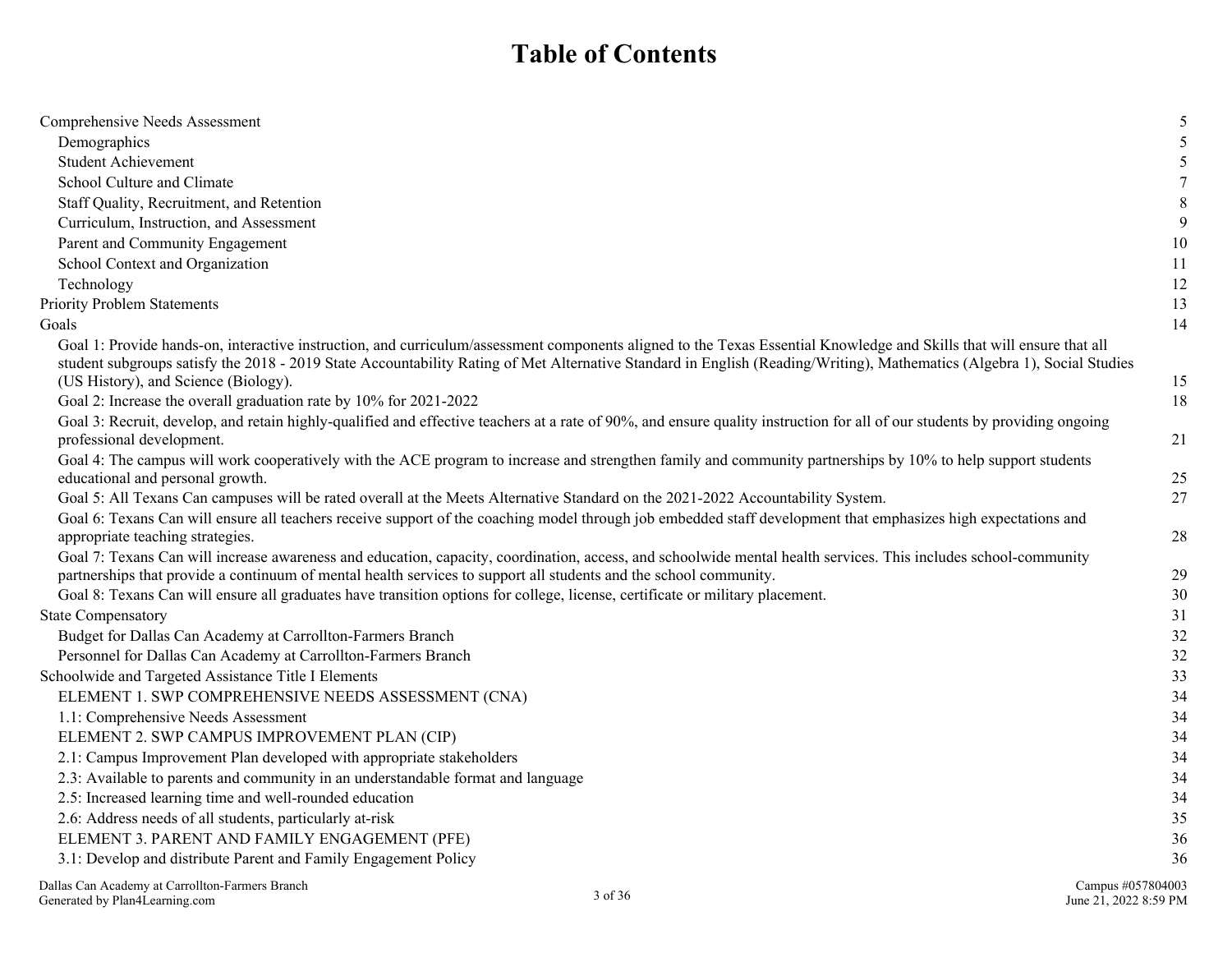[3.2: Offer flexible number of parent involvement meetings](#page-35-0) [36](#page-35-0)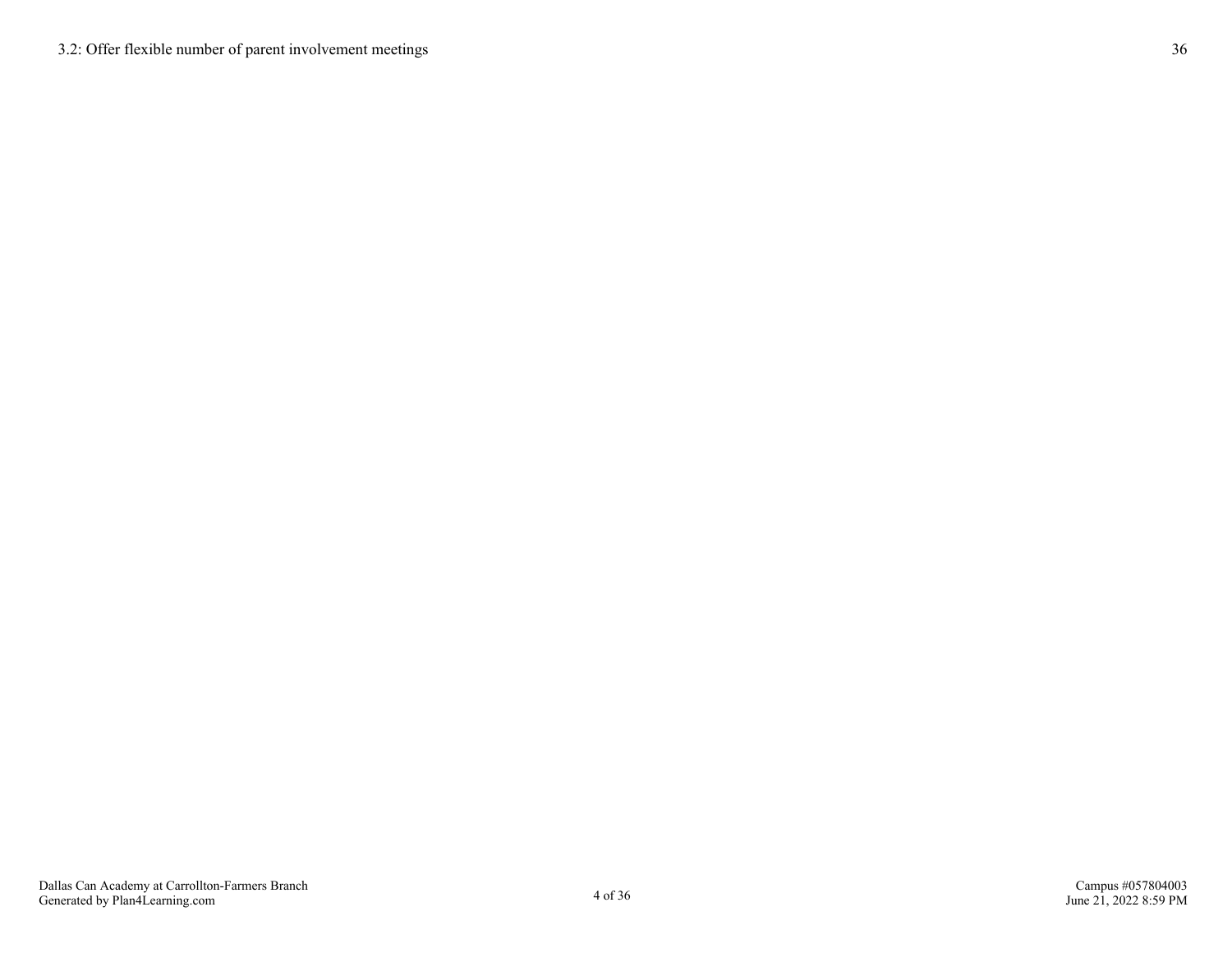## **Comprehensive Needs Assessment**

## <span id="page-4-0"></span>**Demographics**

#### **Demographics Summary**

Of the 371 students currently enrolled during the 2021-2022 school year, the majority ethnic background is Hispanic, which represents 89%. Our Non-Hispanic student population is 11%, which is comprised of 28 African American as the largest other subgroup. The gender breakdown of our student population is 53% male and 47% female. Our campus currently has 61% of the students coded as at risk and 70% coded as economically disadvantaged. As the year goes, it is anticipated that these percentages will grow as more "at risk" and "socioeconomically disadvantaged" students are identified. Our Special Education population has grown considerably and is currently at 36 students (10%) . Over 20% of our students are coded as limited English proficiency (LEP), new enrollees have been identified as TELPAS testers in the past and probably still classify as LEP. The demographic compilation of our teaching staff is comprised of 7 males and 10 females, 35% are Hispanic, 29% are White, 23% are African-American and 12% are Asian.

#### **Demographics Strengths**

With regard to ethnicity, gender, and at-risk categories, enrollment has remained constant over the past 3 years with the excpetion of 20-21 during COVID. The majority of our students reside within 10-15 miles of our school campus and their demographics mirror the community, which encourages community involvement. The diversity of our campus teaching staff provides students with a level of comfort in that both teachers and students understand and relate to each other. This encourages rapport-building, which also improves academic interaction.

#### **Problem Statements Identifying Demographics Needs**

**Problem Statement 1:** Our ELL students struggle with language proficiency and academic achievement on TELPAS and EOC STAAR. **Root Cause:** TCA CBF has a high number of ELL's and Newcomers enrolled for the 21-22 school year.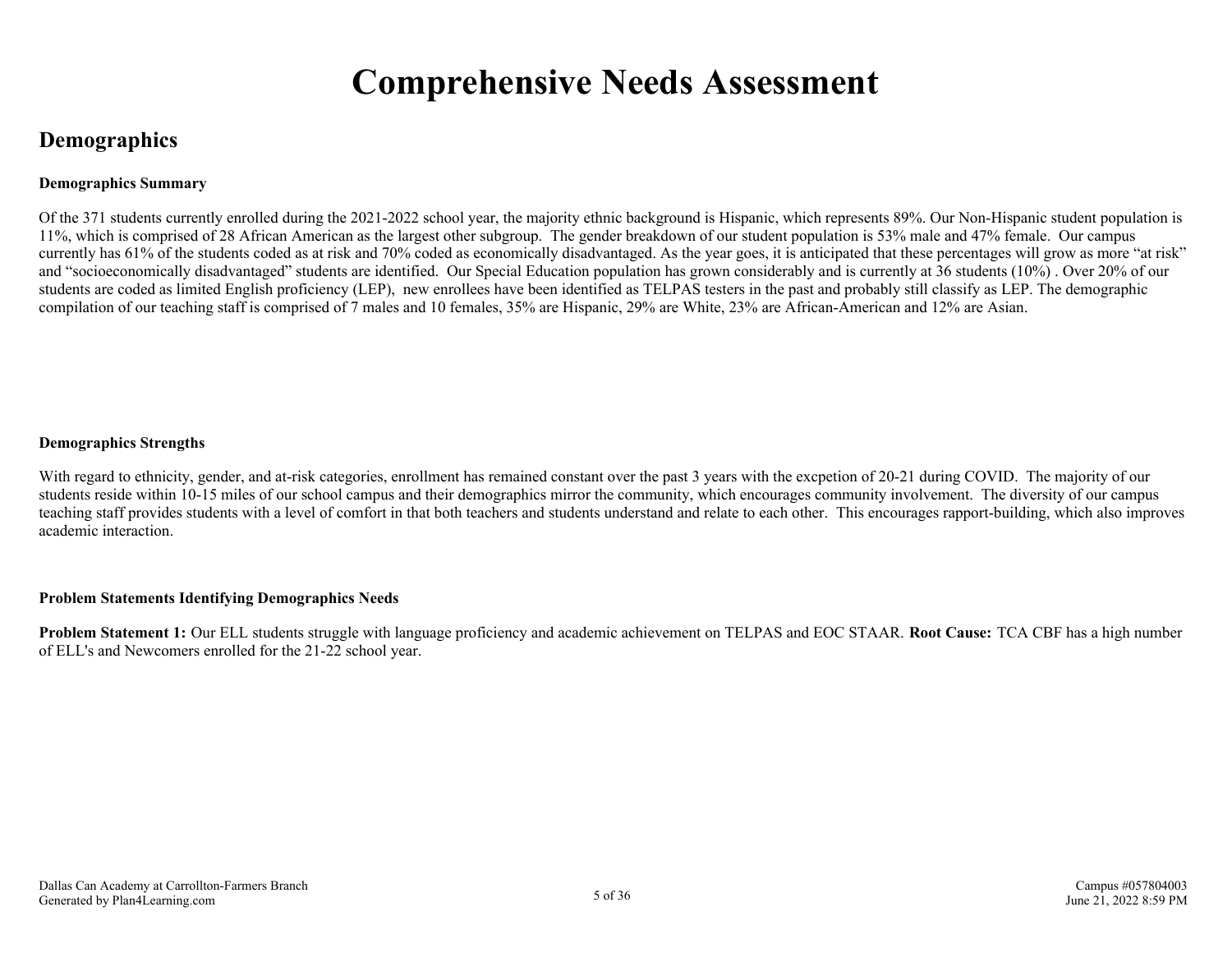### <span id="page-5-0"></span>**Student Achievement**

#### **Student Achievement Summary**

**Domain 1:** For the 2021/2022 school year, our campus will increase our Domain 1 component score from a 65 (scaled score of 85) to a (scaled score of 82) percent Approaches to 85%, Meets to 35%, and Masters to 25% the campus will meet its goal. Data-driven meetings throughout the year will lead to achieving an overall A rating for 2022.

**Rationale:** By using high-quality instructional materials aligned to instructional planning calendars, interim and formative assessments, and teachers focusing on data-driven instruction, the Accountability Rating for the school will increase from the 2018-2019 school year.

Alternative education campuses and alternative education accountability charter schools are not evaluated on School Progress, Part B due to the small number of districts and campuses available for comparison.

Domain 3: CFB will ensure 36% of ELL students will pass at least one language proficiency level on TELPAS by May of 2022.

The campus is 96% Hispanic so we will increase our CCR from 8 points to 18 points by offering certification in OSHA 30, Community Health Care Worker, and Microsoft certifications and will increase Graduation Rate from 76 to 80 component score. All juniors and seniors will be scheduled to take TSI College entry exam before graduation. Our target for ELL is 70 out of 214 students pass the TELPAS to meet our goal of 36%.

#### **Student Achievement Strengths**

(All Classes) Population Average Score Algebra Average Score English 1 Average Score English 2 Average Score Biology Average Score US History All Students 28.5% 39.7% 43.7% 41.2% 58.6% Special Education 21.7% 66.0% 68.0% 33.0% 61.8% LEP 26.1% 32.1% 40.9% 40.4% 59.5%

## Skills Check #1 Special Populations Report - District

(All Classes)

| Population                                                    | <b>Average Score</b><br>Algebra | <b>Average Score</b><br>English 1 | <b>Average Score</b><br>English 2 | <b>Average Score</b><br><b>Biology</b> | <b>Average Score</b><br><b>US History</b> |
|---------------------------------------------------------------|---------------------------------|-----------------------------------|-----------------------------------|----------------------------------------|-------------------------------------------|
| All Students                                                  | 45.7%                           | 43.6%                             | 46.8%                             | 49.5%                                  | 60.1%                                     |
| Special Education<br>Can Academy at Carrollton-Farmers Branch | 35.7%                           | 37.1%                             | 40.8%                             | 41.3%                                  | 49.3%                                     |
|                                                               |                                 |                                   | $\sim$ 0.0 $\sim$                 |                                        |                                           |

Dallas Generated by Plan4Learning.com 6 of 36

Campus #057804003 June 21, 2022 8:59 PM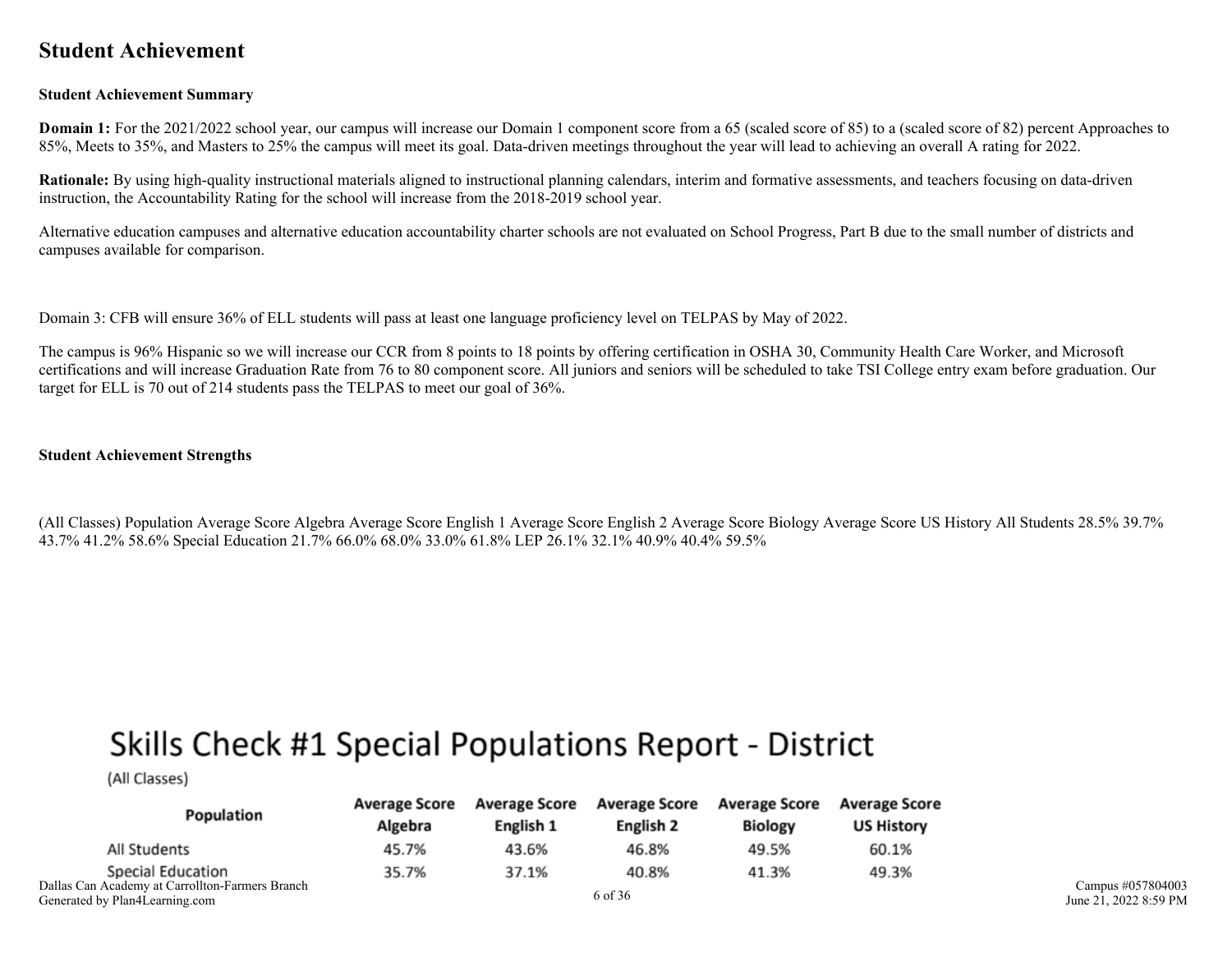



#### **Problem Statements Identifying Student Achievement Needs**

**Problem Statement 1:** LEP students are underperforming in the areas of Math and ELA by more than 15%. **Root Cause:** Our ELL students struggle with writing, listening, speaking, and reading skills. They need daily opportunities to develop language proficiency skills.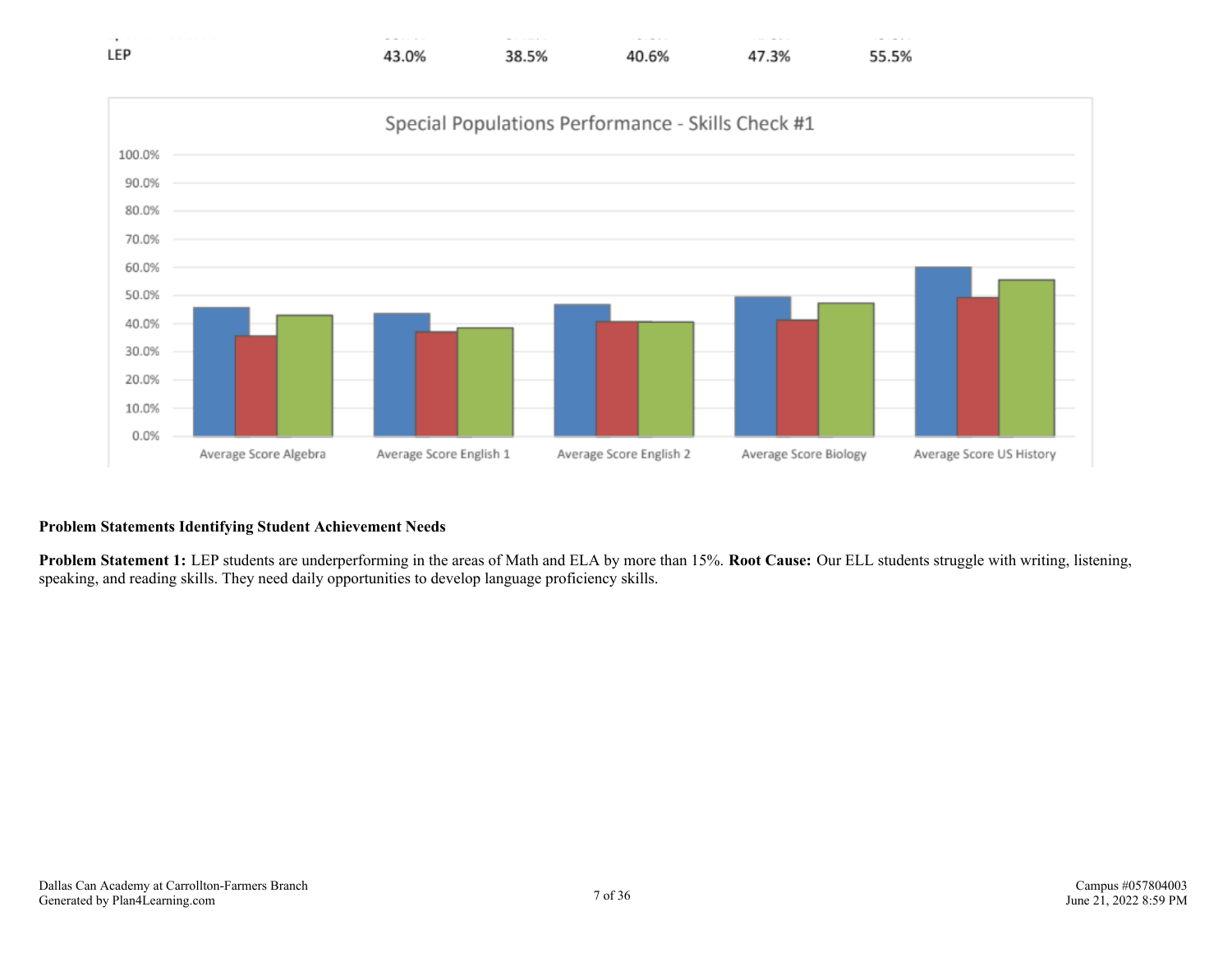### <span id="page-7-0"></span>**School Culture and Climate**

#### **School Culture and Climate Summary**

The school culture and climate is nurturing and supportive of both faculty and students. There are expectations in place that creates an environment conducive of optimal learning.

#### **School Culture and Climate Strengths**

Our students are engaged in coming to school, enrollment is increasing for the 21-22 school year, and attendance is over 70% on average.

We have a new leadership team that is developing.

We have strong teachers and instructional coaches.

#### **Problem Statements Identifying School Culture and Climate Needs**

**Problem Statement 1:** We have a new leadership team developing and post COVID, we must reestablish norms and expectations for teaching and learning with our students. **Root Cause:** Returning to full structure of school post COVID.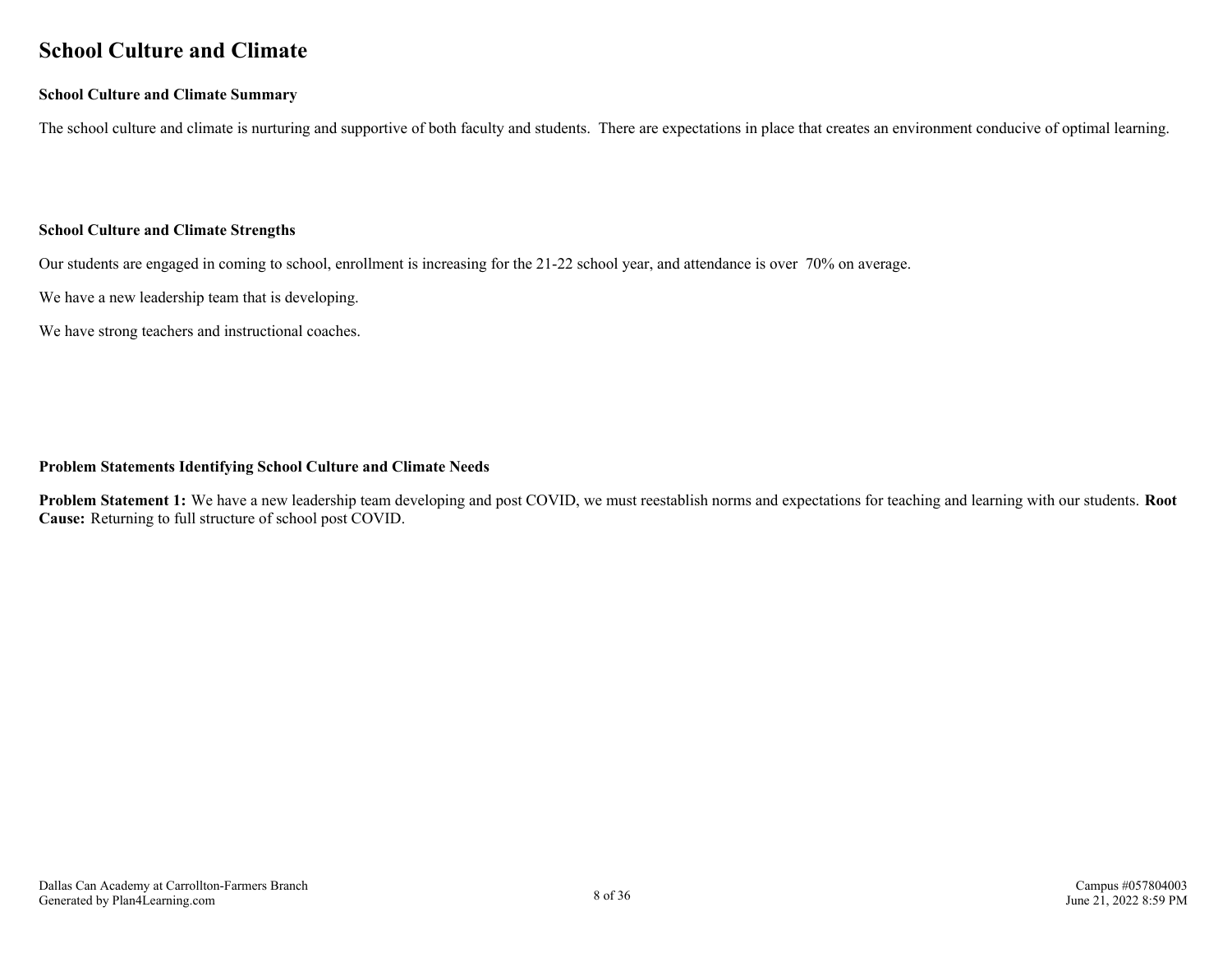## <span id="page-8-0"></span>**Staff Quality, Recruitment, and Retention**

#### **Staff Quality, Recruitment, and Retention Summary**

We did not begin the 2021-2022 school year fully staffed. We had an unforeseen issues with hiring and filling vacancies including long term substitutes.

#### **Staff Quality, Recruitment, and Retention Strengths**

There are no beginning teachers on staff. All of our teachers are Highly Qualified and has experience teaching their respective content areas. Teachers teaching high-need content areas (i.e. Math and Science) qualifies for incentive pay, which allows us to compete with surrounding school districts and to retain quality teachers for our students. There is also incentive pay for good attendance. An Instructional Coach was added to the staff to assist new teachers and to provide ongoing support to all teachers on campus. The district also added an Academic Achievement Specialist to provide administrator and teacher support with disaggregating data, tutoring, and testing.

#### **Problem Statements Identifying Staff Quality, Recruitment, and Retention Needs**

**Problem Statement 1:** Hiring highly qualified staff and certified staff in critical areas continues to be an issue. **Root Cause:** Lack of certified candidates in areas of ELAR /ESL at the secondary level.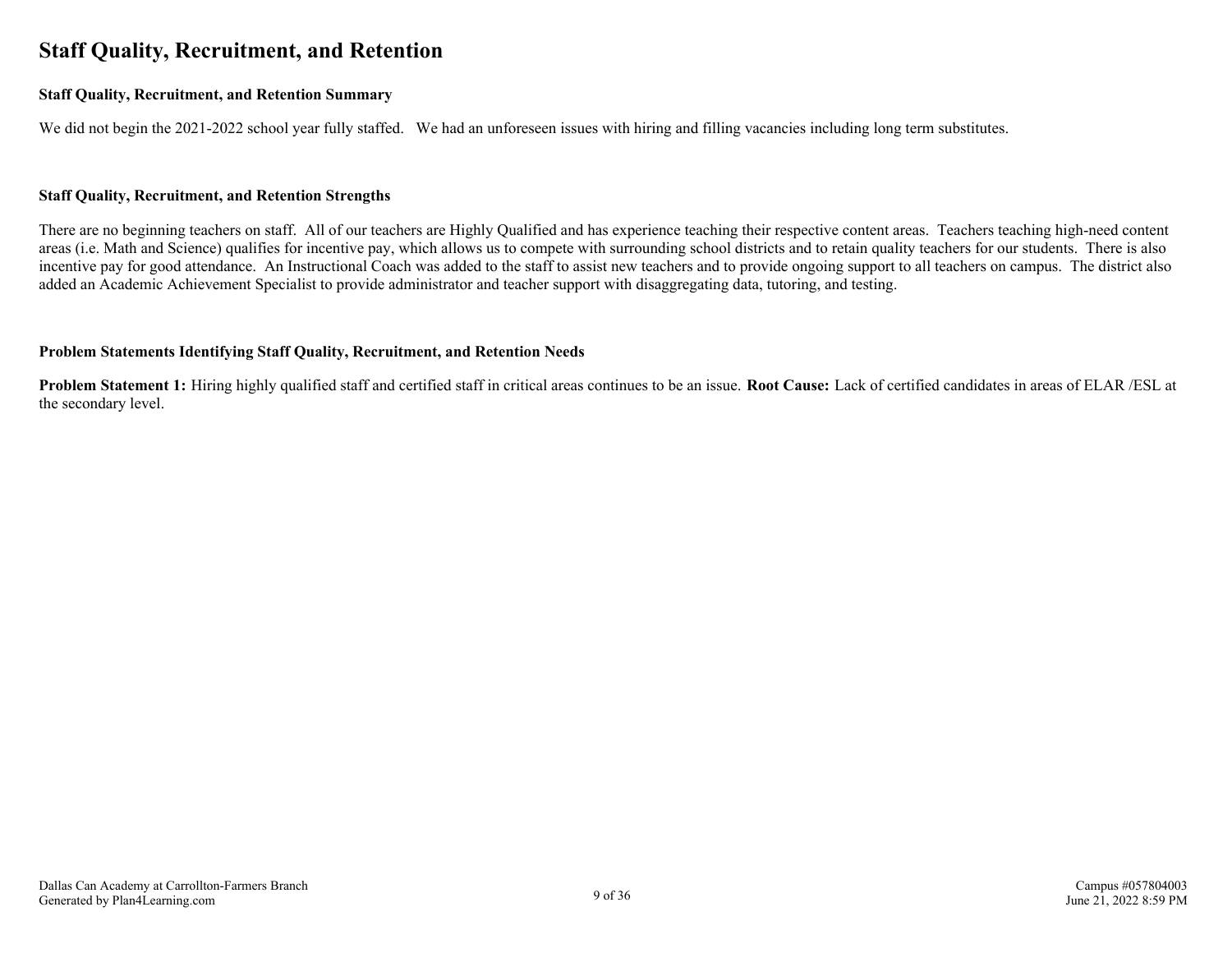### <span id="page-9-0"></span>**Curriculum, Instruction, and Assessment**

#### **Curriculum, Instruction, and Assessment Summary**

Educators are kept abreast of the development of creative and innovative techniques appropriate to the improvement of student learning. The curriculum used by our teaching staff ensures effective delivery of the TEKS, enriched content, opportunities for real-life application, and common assessments (benchmarks) for all classes to measure student mastery of the TEKS.

#### **Curriculum, Instruction, and Assessment Strengths**

The district purchased a new assessment program designed to focus on student mastery of the TEKS. There is also an Academic Achievement Specialist on campus to assist teachers in deciphering the disaggregated data and developing appropriate intervention measures to address deficiencies across content areas and for all student subpopulations.

Marquez Reading is done with fidelity throughout the campus and all new teachers will be fully trained by the middle of September.

Going into the 2016-2017 school, focused professional development has been scheduled to improve students writing across the content areas with a particular commitment of the ELA department who is meeting with a consultant on Wednesday evenings and Saturdays.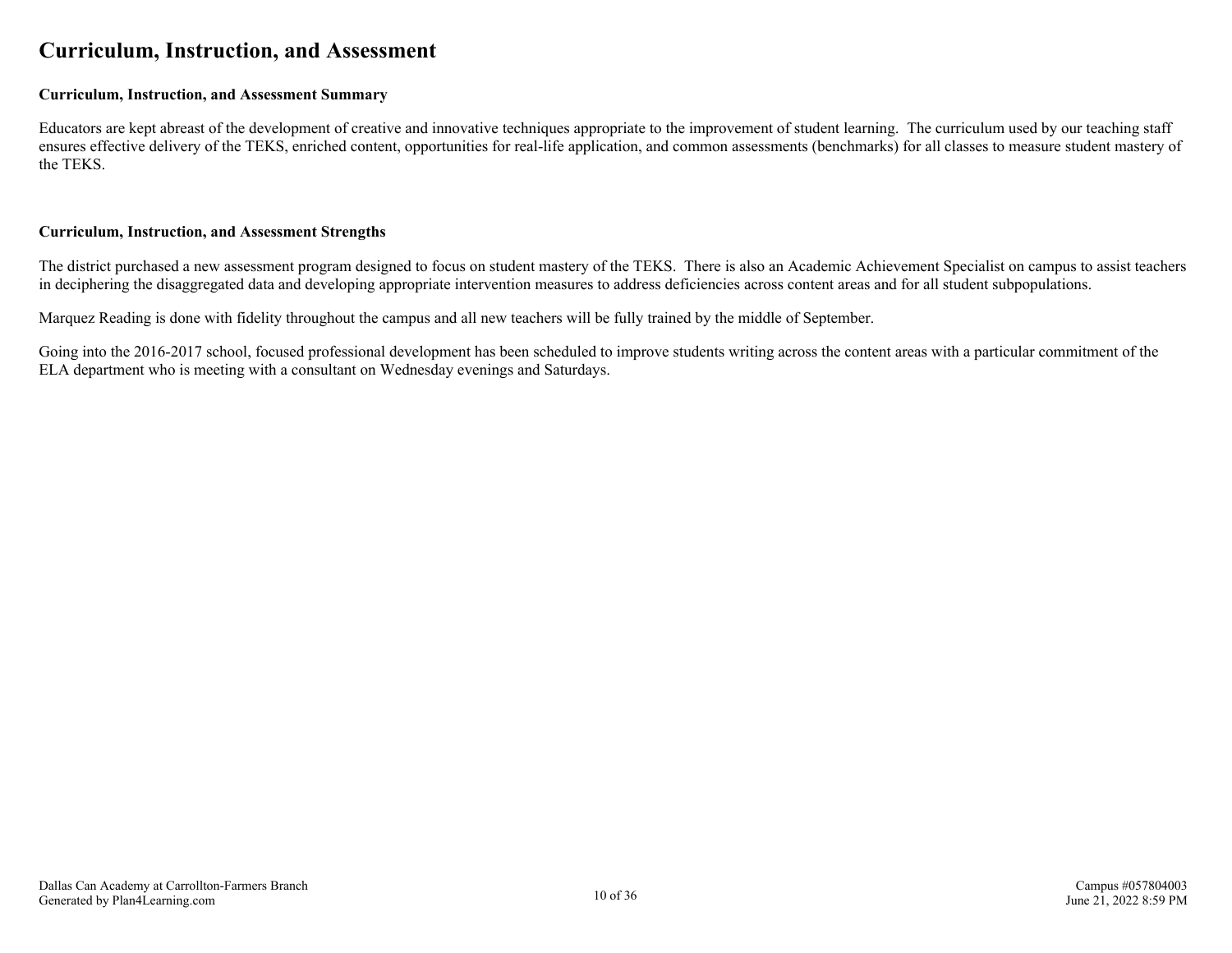## <span id="page-10-0"></span>**Parent and Community Engagement**

#### **Parent and Community Engagement Summary**

Parental and community involvement are crucial to the success of our students. We make every opportunity to involve parents and the community in school decisions that have a direct impact on the education of our students. Parents will continue to be full partners with our educators in the education of their children.

#### **Parent and Community Engagement Strengths**

We have a history of family and community involvement. Our advisors have a good rapport and relationship with our students' parents and have provided several opportunities throughout the school year, including Parent Reprotcard Nights, and Parent/Community Open House to connect, educate, and involve parents in the education of their children. Our partnership with our 21st Century ACE coordinator helps to reach out and enhance the experience and turn-out at these events.

In 2015-2016, with in a joint effort with school staff and ACE staff, a career and a college fair were put together to help students make connections with their community and find choices for their future success.

A English as a second language classes were offered to parents on Saturdays. It was a great success and the parents continued their efforts as a group even after the program concluded for the year.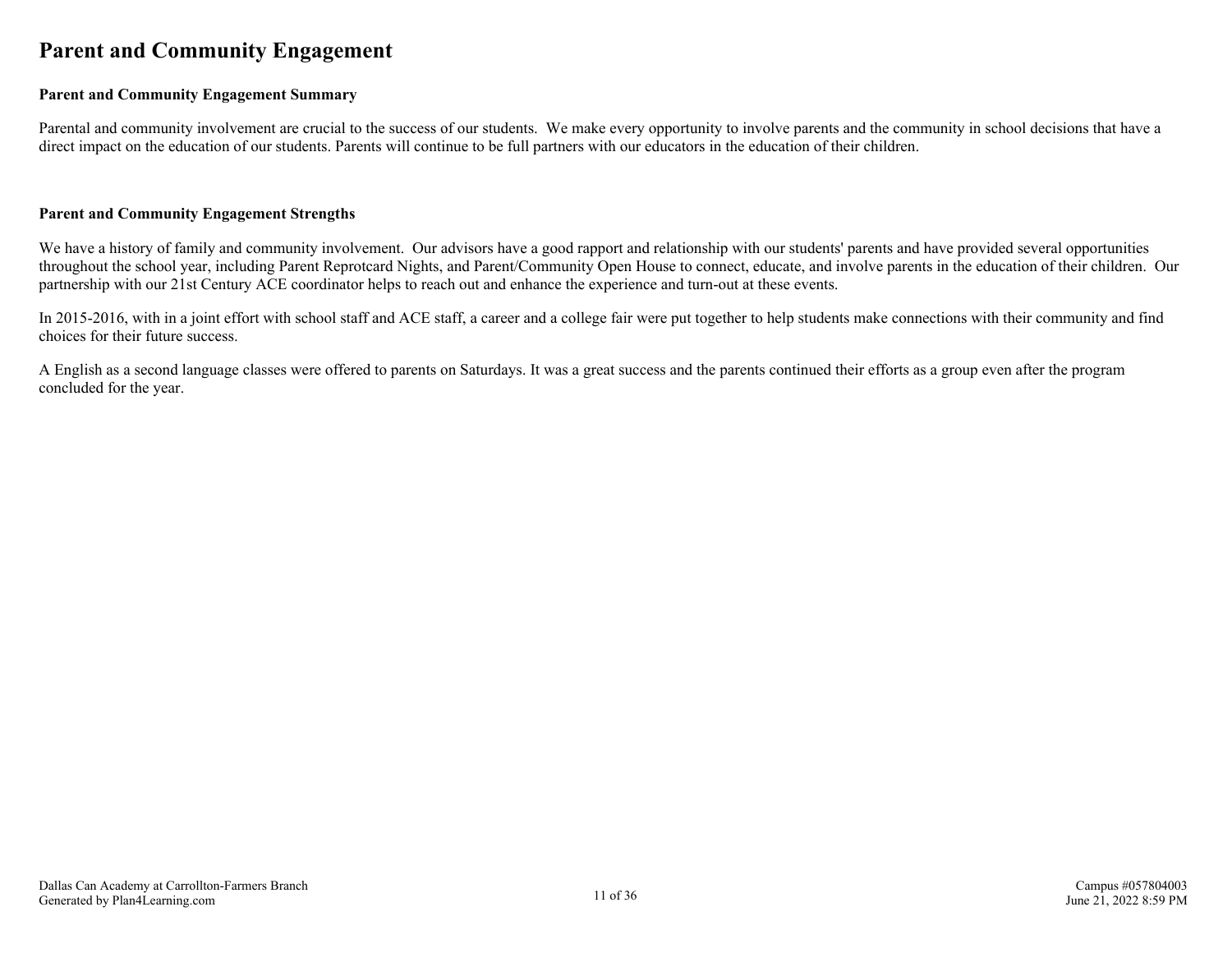### <span id="page-11-0"></span>**School Context and Organization**

#### **School Context and Organization Summary**

Our campus offers students an accelerated educational program. Students may attend classes for the AM session (from 7:45 am - 11:54 am) and/or the PM session (from 12:27 pm - 4:36 pm). Our school campus will maintain a safe and disciplined environment conducive to student learning.

#### **School Context and Organization Strengths**

Students who are struggling in class and/or failed any of their STAAR EOC or TAKS exams may attend tutoring before and/or after school during. In 2015-2016 the campus ran a successful Saturday School program for several weeks prior to testing.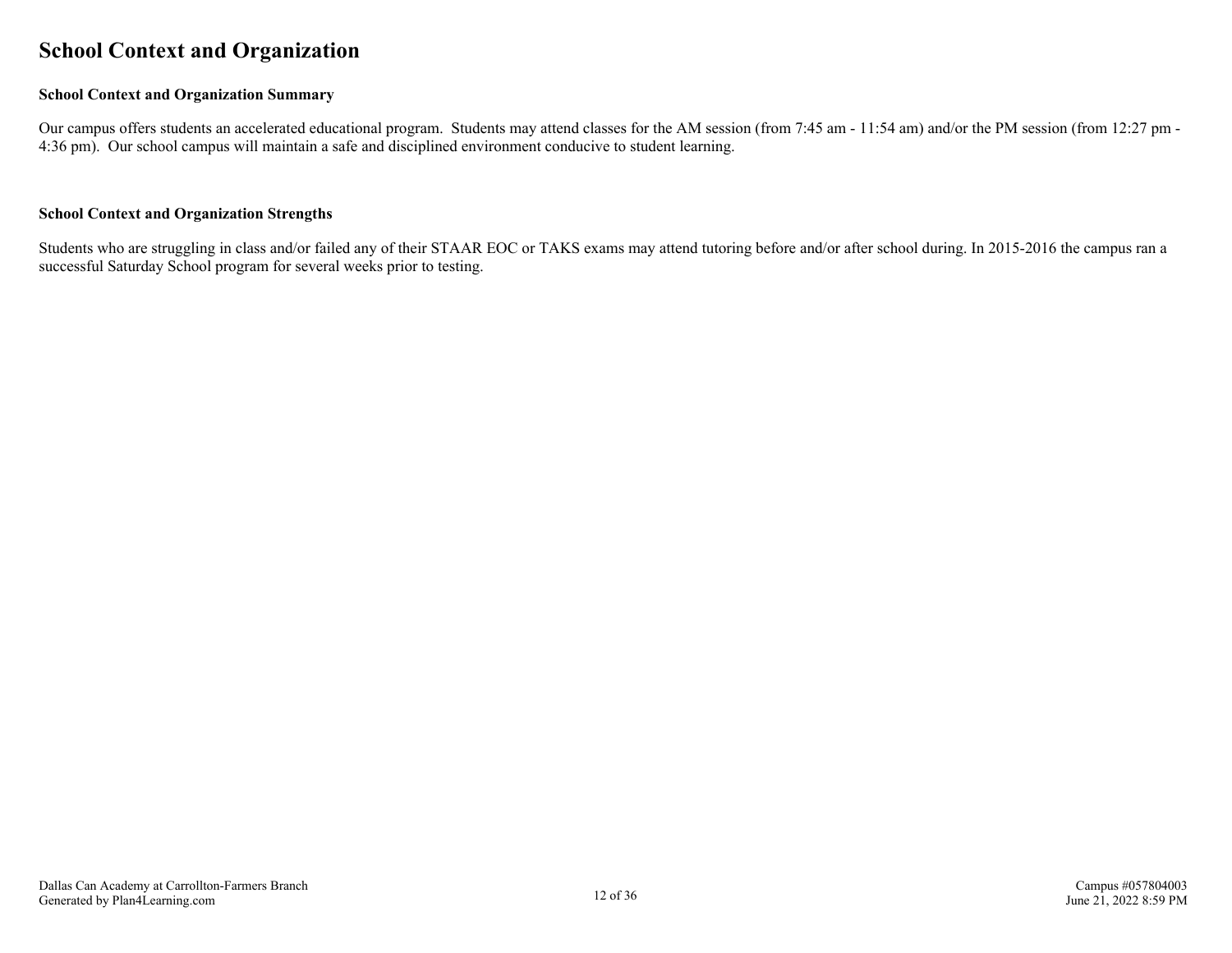## <span id="page-12-0"></span>**Technology**

#### **Technology Summary**

Technology will be implemented and used to increase the effectiveness of student learning, instructional management, staff development, and administration. All of our classroom teachers will utilize technology for the benefit of enhanced classroom instruction and improved student academic performance.

#### **Technology Strengths**

We have 3 classrooms on campus that are equipped with computers. The Learning Lab currently has 15 computers that are mainly used for supplemental learning for our SPED student population. Other students can also utilize the Learning Lab to make up assignments, work on projects, or take make-up tests. Our Credit Recovery classroom has 31 computers that students can use to take accelerated classes online and earn credits toward their graduation. And, one of our electives classrooms will increase from 15 to 24 computers to use for classroom activities. All computers are available to use for online TAKS and STAAR EOC testing.

In addition to the labs, the campus has 2 computer carts that hold between 18-20 computers that can be utilized in the classroom to enhance engagement and instruction.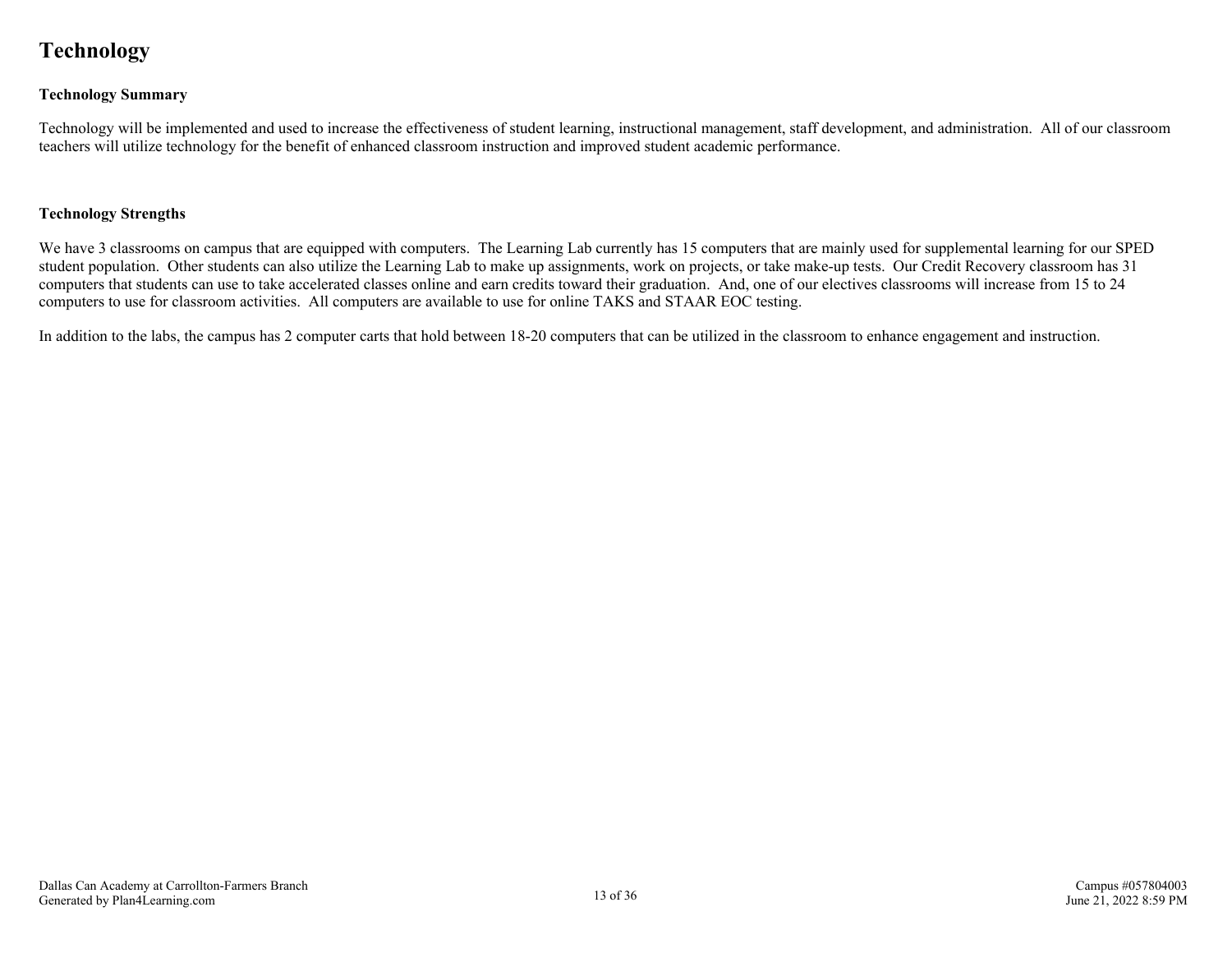<span id="page-13-0"></span>**Priority Problem Statements**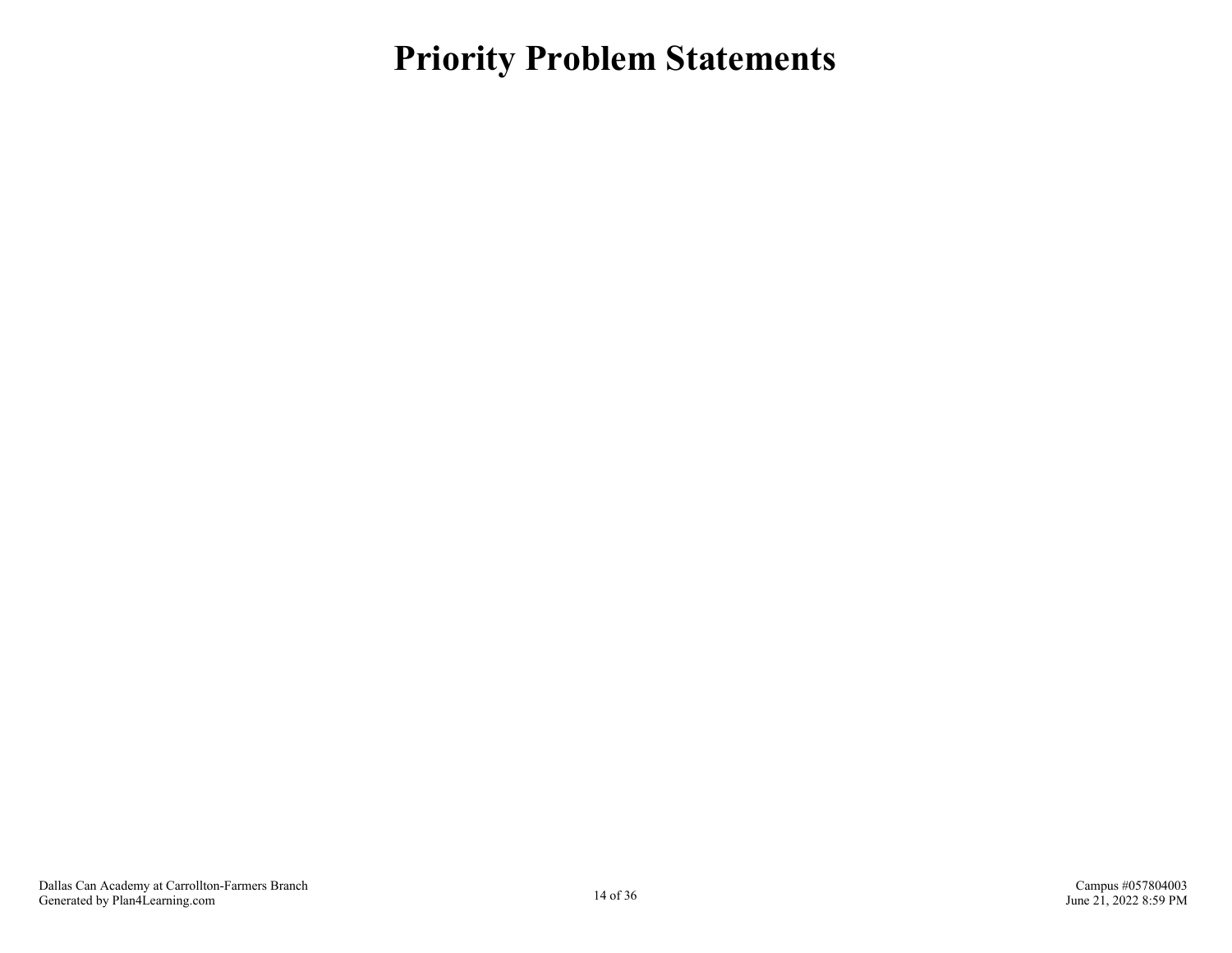## **Goals**

<span id="page-14-0"></span>Goal 1: Provide hands-on, interactive instruction, and curriculum/assessment components aligned to the Texas Essential Knowledge and Skills that will ensure that all student subgroups satisfy the 2018 - 2019 State Accountability Rating of Met Alternative Standard in English (Reading/Writing), Mathematics (Algebra 1), Social Studies (US History), and Science (Biology).

**Performance Objective 1:** Increase academic achievement through TEKS Resource System and train all teachers and administrators.

ESF 5.1

4.1

**Targeted or ESF High Priority**

| <b>Strategy 1 Details</b>                                                                                                                                                                  | <b>Reviews</b> |                  |     |                  |
|--------------------------------------------------------------------------------------------------------------------------------------------------------------------------------------------|----------------|------------------|-----|------------------|
| <b>Strategy 1:</b> Assessment - Utilize common assessment data to plan and deliver an aligned state curriculum that targets                                                                |                | <b>Formative</b> |     | <b>Summative</b> |
| specific student weaknesses; Follow district assessment calendar.                                                                                                                          | <b>Nov</b>     | Jan              | Mar | June             |
| Collaborative planning and data analysis, supported campus leaders and the Campus Instructional Leadership Team<br>$ $ (CILT), will continue to be implemented during PLCs.                |                |                  |     |                  |
| <b>Strategy's Expected Result/Impact:</b> Evidence of Impact:                                                                                                                              |                |                  |     |                  |
| 1. Eduphoria tests showing progress for students in all core content areas.                                                                                                                |                |                  |     |                  |
| 2. Increased student achievement as STAAR EOC test scores in all content areas (English, Math, Social Studies<br>and Science)                                                              |                |                  |     |                  |
| 3. PLC weekly meetings.                                                                                                                                                                    |                |                  |     |                  |
| Staff Responsible for Monitoring: Campus Principal, Assistant Principals, Instructional Specialists, Campus<br>Instructional Coach and all teachers                                        |                |                  |     |                  |
| - Comprehensive Support Strategy - Additional Targeted Support Strategy<br><b>Funding Sources:</b> Title I - 6200 - Professional & Contracted Services - TEKS Resource System - \$1,303.12 |                |                  |     |                  |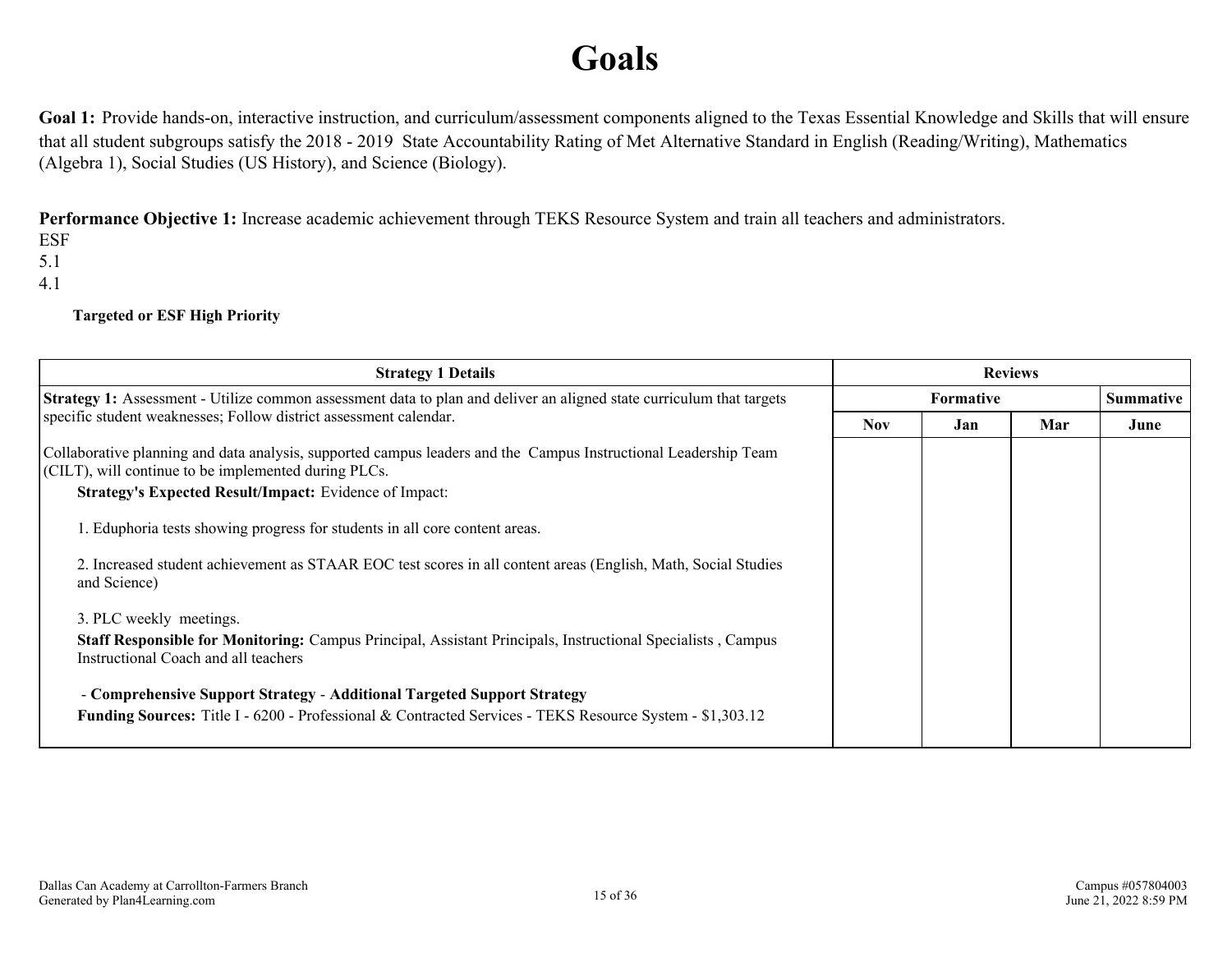| <b>Strategy 2 Details</b>                                                                                                                                                                                                                                                                                                                                                                                                                                                                                                                                                                                                                                                                                                                                                                                                                                                                          | <b>Reviews</b> |                  |     |                  |
|----------------------------------------------------------------------------------------------------------------------------------------------------------------------------------------------------------------------------------------------------------------------------------------------------------------------------------------------------------------------------------------------------------------------------------------------------------------------------------------------------------------------------------------------------------------------------------------------------------------------------------------------------------------------------------------------------------------------------------------------------------------------------------------------------------------------------------------------------------------------------------------------------|----------------|------------------|-----|------------------|
| Strategy 2: Curriculum/Instruction-Training on Talk Read Talk Write                                                                                                                                                                                                                                                                                                                                                                                                                                                                                                                                                                                                                                                                                                                                                                                                                                |                | <b>Formative</b> |     |                  |
| <b>TEKS Resource System</b>                                                                                                                                                                                                                                                                                                                                                                                                                                                                                                                                                                                                                                                                                                                                                                                                                                                                        | <b>Nov</b>     | Jan              | Mar | June             |
| Strategy's Expected Result/Impact: Improvement of teaching and learning.<br>Increase in EOC STAAR assessments                                                                                                                                                                                                                                                                                                                                                                                                                                                                                                                                                                                                                                                                                                                                                                                      |                |                  |     |                  |
| Staff Responsible for Monitoring: Campus Principal, Assistant Principals, Campus Instructional Coach and all<br>teachers                                                                                                                                                                                                                                                                                                                                                                                                                                                                                                                                                                                                                                                                                                                                                                           |                |                  |     |                  |
| - Comprehensive Support Strategy - Additional Targeted Support Strategy                                                                                                                                                                                                                                                                                                                                                                                                                                                                                                                                                                                                                                                                                                                                                                                                                            |                |                  |     |                  |
| <b>Strategy 3 Details</b>                                                                                                                                                                                                                                                                                                                                                                                                                                                                                                                                                                                                                                                                                                                                                                                                                                                                          |                | <b>Reviews</b>   |     |                  |
| Strategy 3: Technology- Ensure continued use, implementation of technology access, curriculum and application in all<br>classrooms and on all campuses for the benefit of improved student learning and performance                                                                                                                                                                                                                                                                                                                                                                                                                                                                                                                                                                                                                                                                                |                | Formative        |     | <b>Summative</b> |
|                                                                                                                                                                                                                                                                                                                                                                                                                                                                                                                                                                                                                                                                                                                                                                                                                                                                                                    | <b>Nov</b>     | Jan              | Mar | June             |
| Increase teacher and student access to and use of technology equipment, manipulates, hardware and software - computer<br>aided use of instruction in the classroom.<br>Ensure that campus has adequate IT equipment, such as laptops, chrome books graphing calculators, smartboards, ELMOs<br>to fulfill basic state requirements.<br>Provide for opportunities to increase student access to innovative uses technology to help assist in learning objectives.<br>Strategy's Expected Result/Impact: Evidence of Impact:<br>Increased student achievement as evidenced by STAAR EOC test scores in all content areas (English, Math,<br>Social Studies and Science)<br>2. Lesson Plans and Lesson Plan Feedback<br>3. Observations of technology within classrooms. TTESS<br>Staff Responsible for Monitoring: Campus Principal, Assistant Principal, Campus Instructional Coach and<br>Teachers |                |                  |     |                  |
| 100%<br>Accomplished<br>Continue/Modify<br>No Progress<br>0%                                                                                                                                                                                                                                                                                                                                                                                                                                                                                                                                                                                                                                                                                                                                                                                                                                       | Discontinue    |                  |     |                  |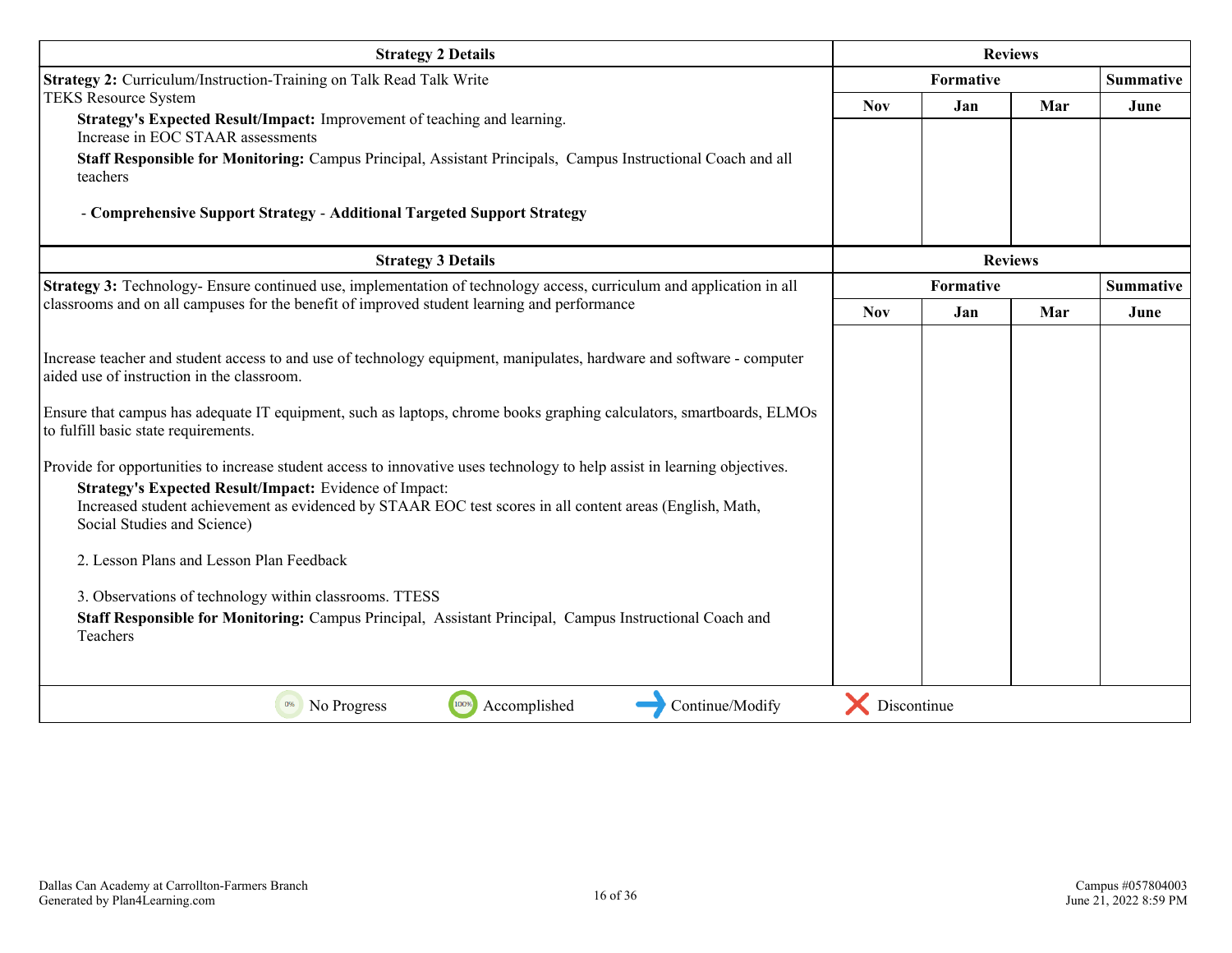Goal 1: Provide hands-on, interactive instruction, and curriculum/assessment components aligned to the Texas Essential Knowledge and Skills that will ensure that all student subgroups satisfy the 2018 - 2019 State Accountability Rating of Met Alternative Standard in English (Reading/Writing), Mathematics (Algebra 1), Social Studies (US History), and Science (Biology).

**Performance Objective 2:** Ensure that at least 55% of re-testers meet level 2 Satisfactory scores on EOC tests

| <b>Strategy 1 Details</b>                                                                                                                                                                                                                                       | <b>Reviews</b> |                  |     |                  |
|-----------------------------------------------------------------------------------------------------------------------------------------------------------------------------------------------------------------------------------------------------------------|----------------|------------------|-----|------------------|
| <b>Strategy 1:</b> Targeting students in need through systematic Restorative practices and intervention initiatives.                                                                                                                                            |                | <b>Formative</b> |     | <b>Summative</b> |
| Tracking and analyzing data for attendance, assessments, and EOC Scores                                                                                                                                                                                         | <b>Nov</b>     | Jan              | Mar | June             |
| Intervention initiatives include: Saturday School, Before/After school ACE sponsored activities, and individual mentoring.<br><b>Strategy's Expected Result/Impact:</b> Evidence of Impact:                                                                     |                |                  |     |                  |
| Reduction of Discipline<br>Increased attendance<br>Increased Retention Rates and Graduation Rates                                                                                                                                                               |                |                  |     |                  |
| Attendance sheets for Saturday School, ACE Program, and other individual tutoring.<br><b>Staff Responsible for Monitoring: Campus Principal, Assistant Principals, Academic Achievement Specialist,</b><br>Campus Instructional Coach, Teachers, and ACE staff. |                |                  |     |                  |
| - Comprehensive Support Strategy - Additional Targeted Support Strategy<br>Accomplished<br>Continue/Modify<br>No Progress<br>100%                                                                                                                               | Discontinue    |                  |     |                  |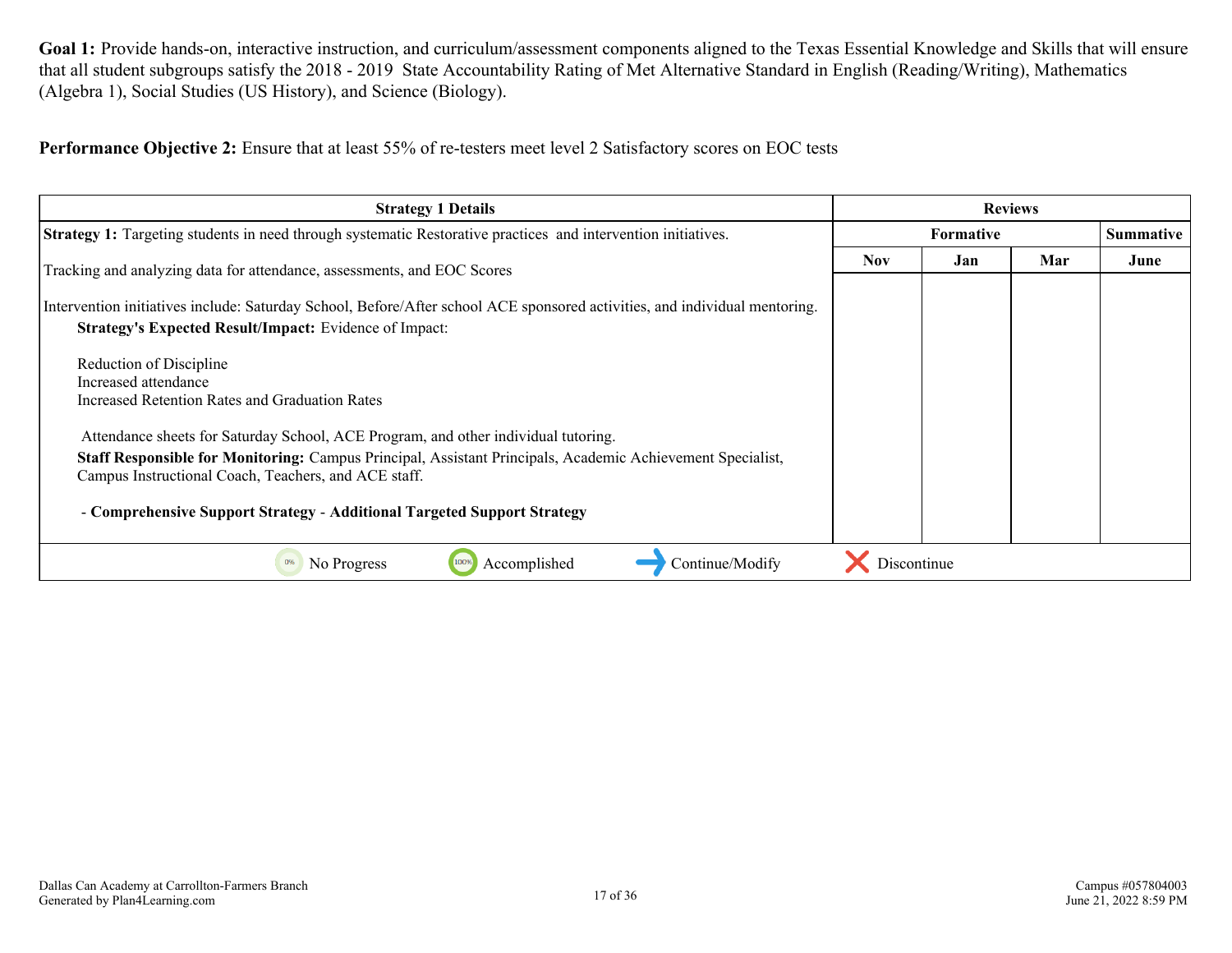Goal 1: Provide hands-on, interactive instruction, and curriculum/assessment components aligned to the Texas Essential Knowledge and Skills that will ensure that all student subgroups satisfy the 2018 - 2019 State Accountability Rating of Met Alternative Standard in English (Reading/Writing), Mathematics (Algebra 1), Social Studies (US History), and Science (Biology).

**Performance Objective 3:** Increase % of ELL students that increase proficiency levels on TELPAS to achieve 55% overall in Domain III.

**Evaluation Data Sources:** TELPAS Scores Composite District Skills Check Domain III Overall Score for TELPAS

| <b>Strategy 1 Details</b>                                                                                                                                                                          | <b>Reviews</b> |           |     |           |
|----------------------------------------------------------------------------------------------------------------------------------------------------------------------------------------------------|----------------|-----------|-----|-----------|
| Strategy 1: Providing training for teachers to implement ELPS reading, writing, speaking, listening strategies.                                                                                    |                | Formative |     | Summative |
| Strategy's Expected Result/Impact: TTESS observations of ELL strategies being use in all classes<br>Lesson plans to include ELP learning objectives on the board and in lesson plans.              | <b>Nov</b>     | Jan       | Mar | June      |
| Increase TELPAS scores.<br>Staff Responsible for Monitoring: Campus Principal, Campus Instructional Coach, and teachers<br>- Comprehensive Support Strategy - Additional Targeted Support Strategy |                |           |     |           |
| Continue/Modify<br>No Progress<br>Accomplished                                                                                                                                                     | Discontinue    |           |     |           |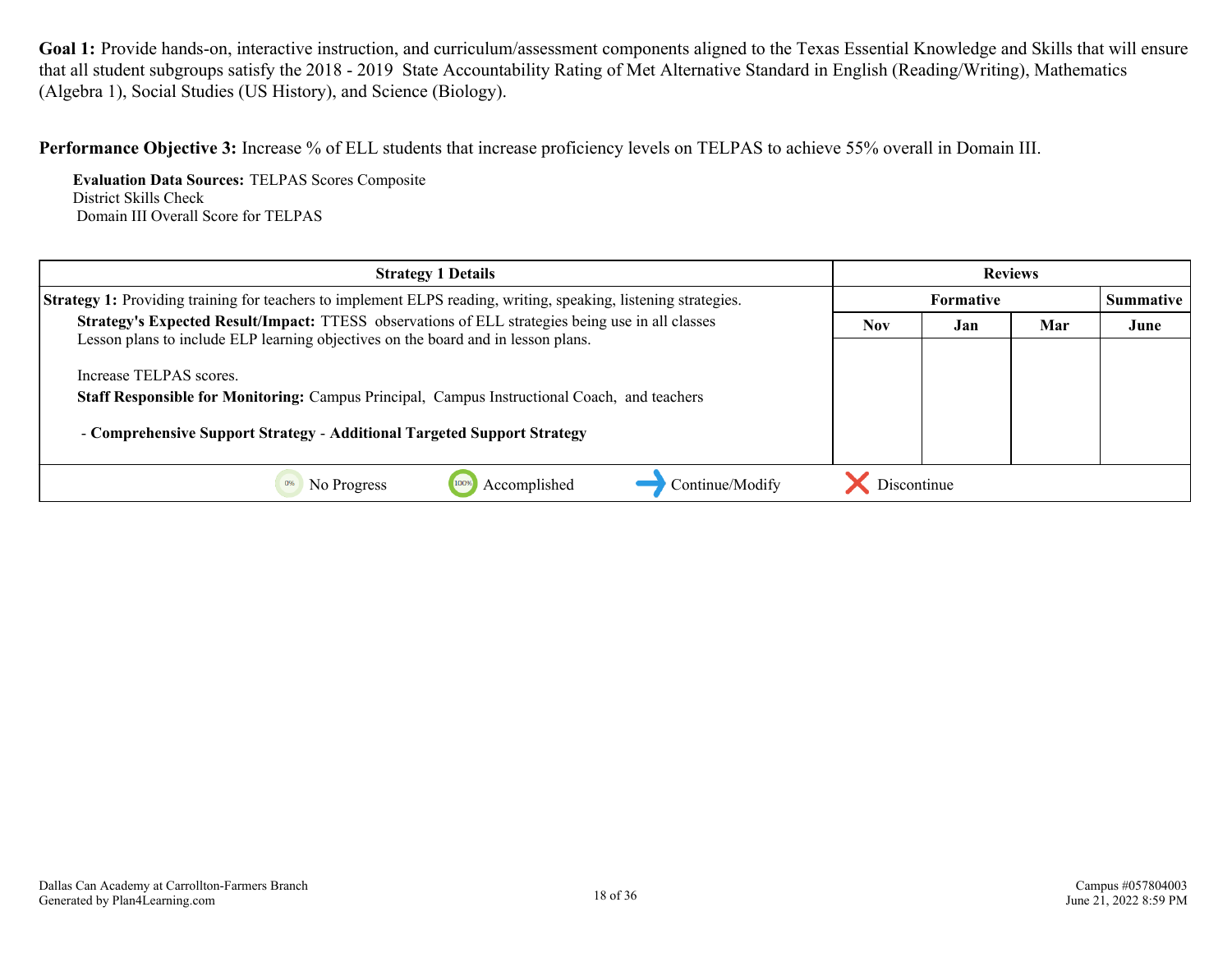<span id="page-18-0"></span>**Performance Objective 1:** Increase student graduation rates by scheduling students for accelerated classes through Online Services , as well as providing extended day and summer school opportunities.

**Evaluation Data Sources:** Graduation Rate CCMR % Number of Courses Completed in Edgenuity

| <b>Strategy 1 Details</b>                                                                                                 | <b>Reviews</b>   |                  |                |                  |
|---------------------------------------------------------------------------------------------------------------------------|------------------|------------------|----------------|------------------|
| <b>Strategy 1: Offer EOC Support Classes for students.</b>                                                                | <b>Formative</b> |                  |                | <b>Summative</b> |
| Ensure students are scheduled correctly from 9-12th grade.                                                                | <b>Nov</b>       | Jan              | Mar            | June             |
| Strategy's Expected Result/Impact: Evidence of Impact:                                                                    |                  |                  |                |                  |
| <b>Transcript Accuracy</b>                                                                                                |                  |                  |                |                  |
| <b>Graduation Rate Increase</b>                                                                                           |                  |                  |                |                  |
| <b>EOC STAAR Score Improvement</b>                                                                                        |                  |                  |                |                  |
| Staff Responsible for Monitoring: Principal, Assistant Principal, teacher, and tutors.                                    |                  |                  |                |                  |
| <b>School Counselors</b>                                                                                                  |                  |                  |                |                  |
| <b>Academic Advisors</b>                                                                                                  |                  |                  |                |                  |
| - Comprehensive Support Strategy - Additional Targeted Support Strategy                                                   |                  |                  |                |                  |
| <b>Strategy 2 Details</b>                                                                                                 |                  |                  | <b>Reviews</b> |                  |
| Strategy 2: Provide extended days, Saturday school, and summer school opportunities to increase student graduation rates. |                  | <b>Formative</b> |                | <b>Summative</b> |
| Action Steps: Extended School Year                                                                                        | <b>Nov</b>       | Jan              | Mar            | June             |
| Provide extended learning opportunities to increase student learning outcomes.                                            |                  |                  |                |                  |
| Strategy's Expected Result/Impact: Evidence of Impact: Increased student achievement as evidenced by                      |                  |                  |                |                  |
| increased TAKS/STAAR EOC test scores, increased graduation rate and decreased student drop out rate                       |                  |                  |                |                  |
| Staff Responsible for Monitoring: Principal, Assistant Principal and Teachers                                             |                  |                  |                |                  |
| - Comprehensive Support Strategy                                                                                          |                  |                  |                |                  |
| Funding Sources: Materials and supplies for Extended Year Program - \$7,279                                               |                  |                  |                |                  |
|                                                                                                                           |                  |                  |                |                  |
| 100%<br>Accomplished<br>Continue/Modify<br>0%<br>No Progress                                                              | Discontinue      |                  |                |                  |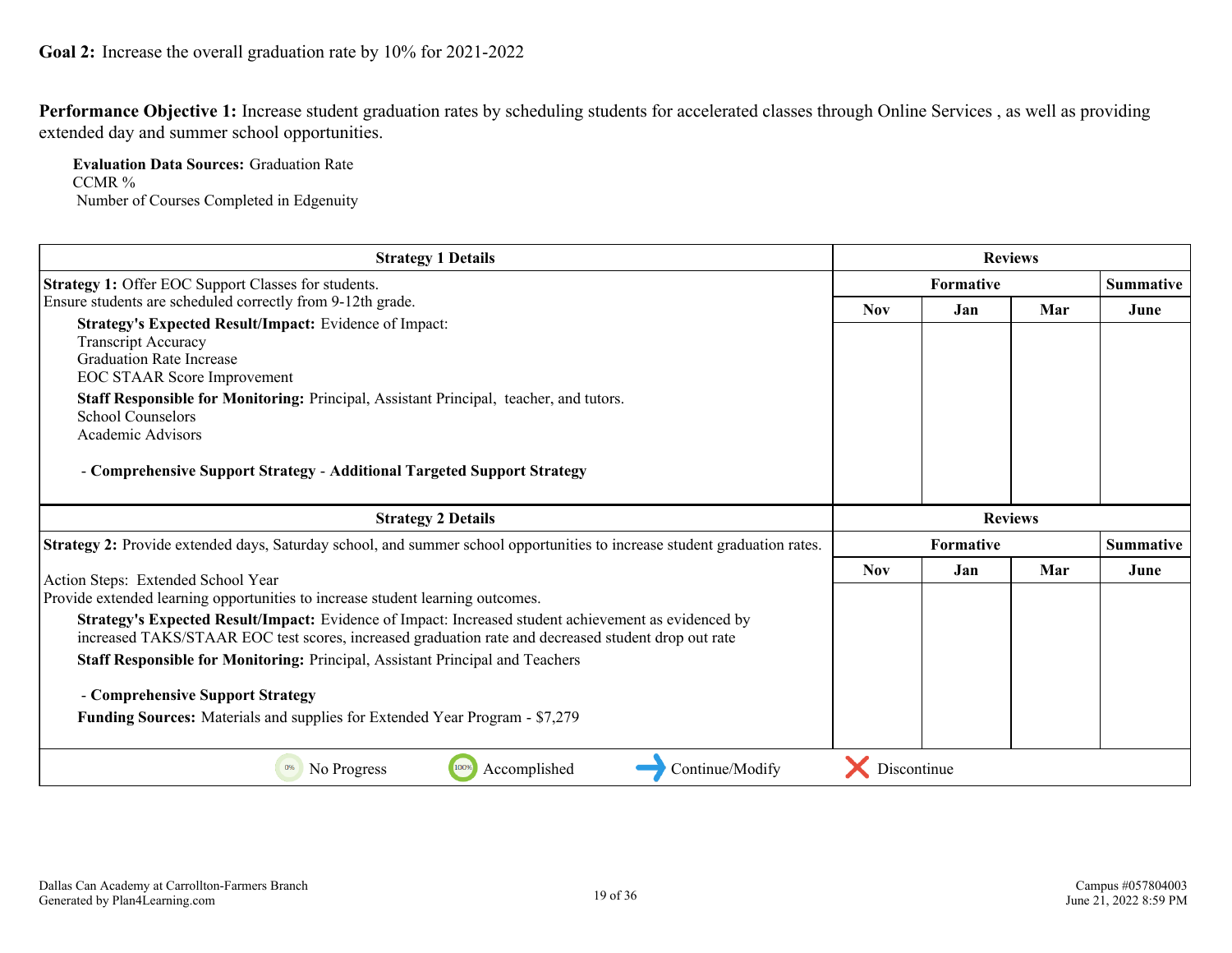**Performance Objective 2:** Provide students a plan for expected graduation date ; meet with all 9th and 10th graders regarding their PGP.

**Evaluation Data Sources:** PGP for 9th and 10th grade students Increase Graduation Rate

| <b>Strategy 1 Details</b>                                                                                                                                                                                                                                                                                                                                                                                                                                                                         | <b>Reviews</b>   |     |     |                  |
|---------------------------------------------------------------------------------------------------------------------------------------------------------------------------------------------------------------------------------------------------------------------------------------------------------------------------------------------------------------------------------------------------------------------------------------------------------------------------------------------------|------------------|-----|-----|------------------|
| <b>Strategy 1:</b> Increase student participation in the SAT, ACT or any other College Readiness activities for juniors and                                                                                                                                                                                                                                                                                                                                                                       | <b>Formative</b> |     |     | <b>Summative</b> |
| seniors.                                                                                                                                                                                                                                                                                                                                                                                                                                                                                          | <b>Nov</b>       | Jan | Mar | June             |
| Action Steps:<br>1. Provide post-secondary preparation strategies to assist students with college applications, financial aid processes and<br>employable skills.<br>2. Provide TSI prep classes for juniors and seniors that have completed their STAAR courses already.<br>Strategy's Expected Result/Impact: Increased college enrollment rate, decreased student drop out rate.<br>Staff Responsible for Monitoring: Principal, Assistant Principals, School Counselor, and Student Advocates |                  |     |     |                  |
| Accomplished<br>Continue/Modify<br>No Progress                                                                                                                                                                                                                                                                                                                                                                                                                                                    | Discontinue      |     |     |                  |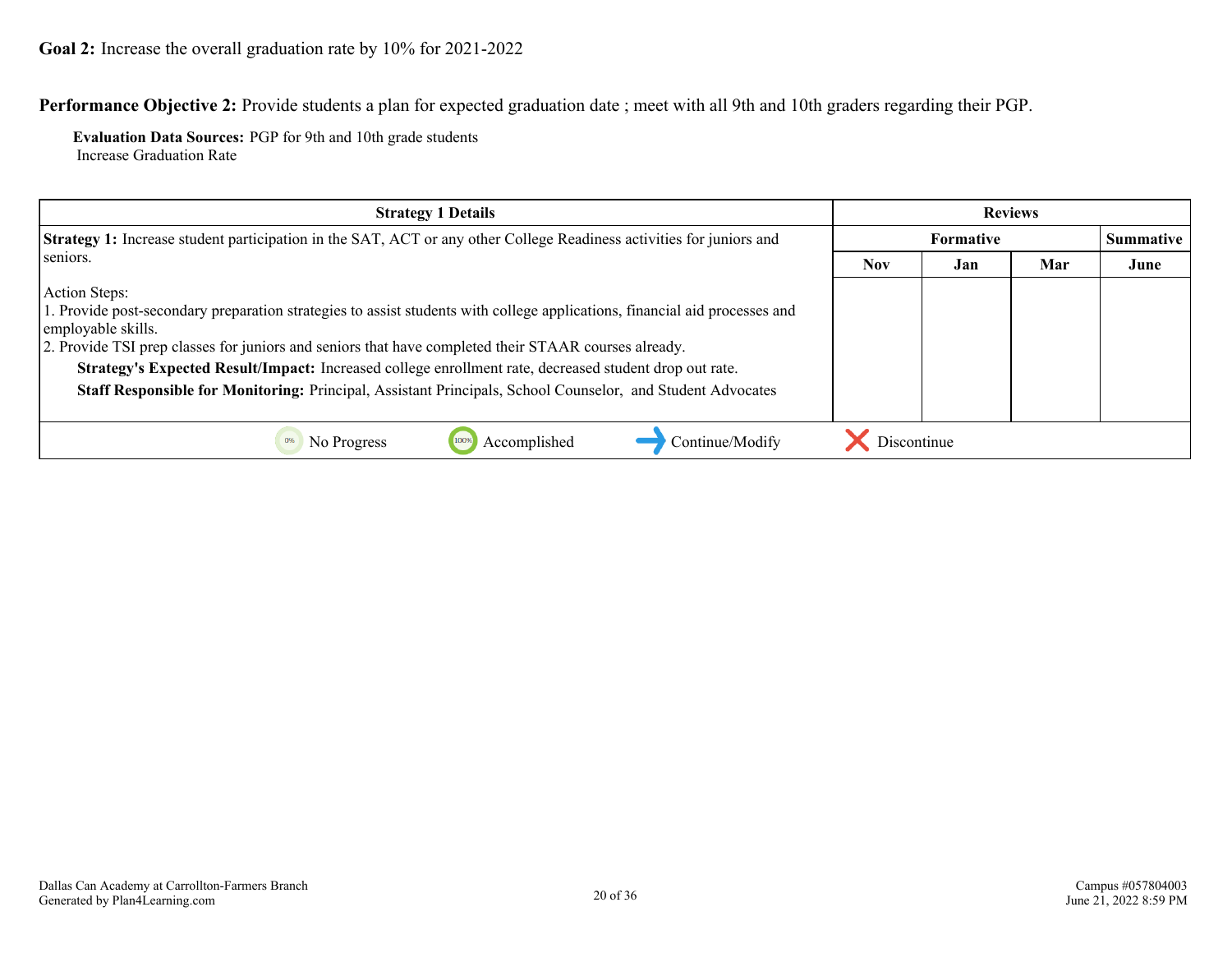**Performance Objective 3:** Decrease dropout rate of the campus.

| <b>Strategy 1 Details</b>                                                                                                                                                                                                                    | <b>Reviews</b>   |     |     |                  |
|----------------------------------------------------------------------------------------------------------------------------------------------------------------------------------------------------------------------------------------------|------------------|-----|-----|------------------|
| <b>Strategy 1:</b> Attendance Interventions for Students at 3 absences, 5 absences, and 7 absences.                                                                                                                                          | <b>Formative</b> |     |     | <b>Summative</b> |
| Contact Students Via Phone, Letter, or Home Visits if excessive absences.                                                                                                                                                                    | <b>Nov</b>       | Jan | Mar | June             |
| Strategy's Expected Result/Impact: Lower dropout rate for the campus.<br>Increased attendance rate for students.<br>Documentation of home visits.<br>Staff Responsible for Monitoring: Principal, Assistant Principals, and Student Advocate |                  |     |     |                  |
| Continue/Modify<br>Accomplished<br>No Progress                                                                                                                                                                                               | Discontinue      |     |     |                  |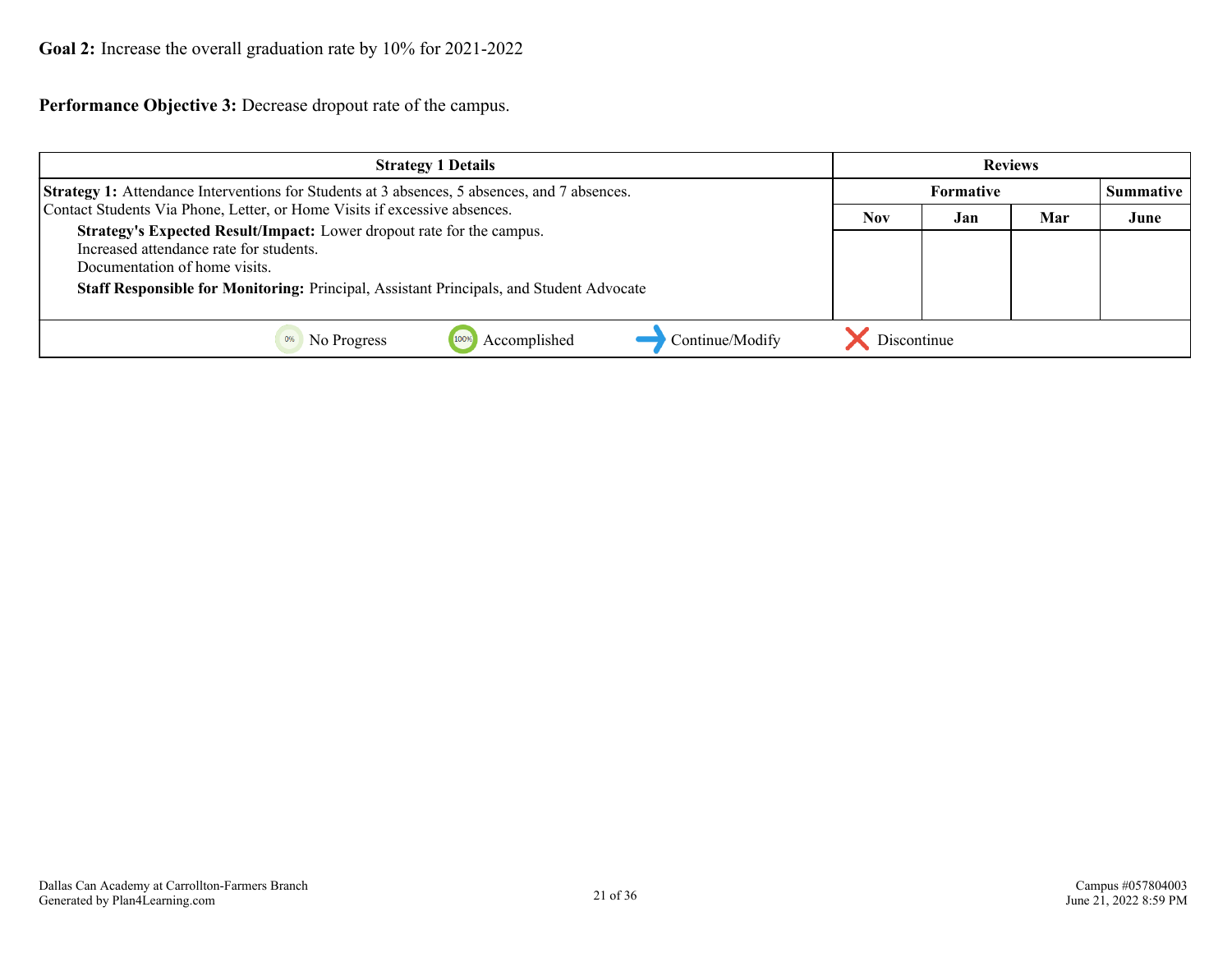<span id="page-21-0"></span>Goal 3: Recruit, develop, and retain highly-qualified and effective teachers at a rate of 90%, and ensure quality instruction for all of our students by providing ongoing professional development.

#### **Performance Objective 1:** 100% of teachers will be highly qualified or certified 100% Certified Teachers for SPED and ESL.

| <b>Strategy 1 Details</b>                                                                                                           | <b>Reviews</b> |     |     |           |
|-------------------------------------------------------------------------------------------------------------------------------------|----------------|-----|-----|-----------|
| <b>Strategy 1:</b> HR continues to recruit and retain high quality staff.                                                           | Formative      |     |     | Summative |
| Action Steps:                                                                                                                       | <b>Nov</b>     | Jan | Mar | June      |
| Continue communication with HR to pre-qualify candidates and increase marketing to attract candidates.                              |                |     |     |           |
| Strategy's Expected Result/Impact: Evidence of Impact:<br>Increased retention of teachers post COVID<br>Reduce Turnover Rate        |                |     |     |           |
| <b>Staff Responsible for Monitoring: Campus Principal</b>                                                                           |                |     |     |           |
| - Comprehensive Support Strategy - Additional Targeted Support Strategy<br><b>Funding Sources:</b> - \$20,000, - \$2,000, - \$2,000 |                |     |     |           |
| Continue/Modify<br>Accomplished<br>0%<br>No Progress<br>100%                                                                        | Discontinue    |     |     |           |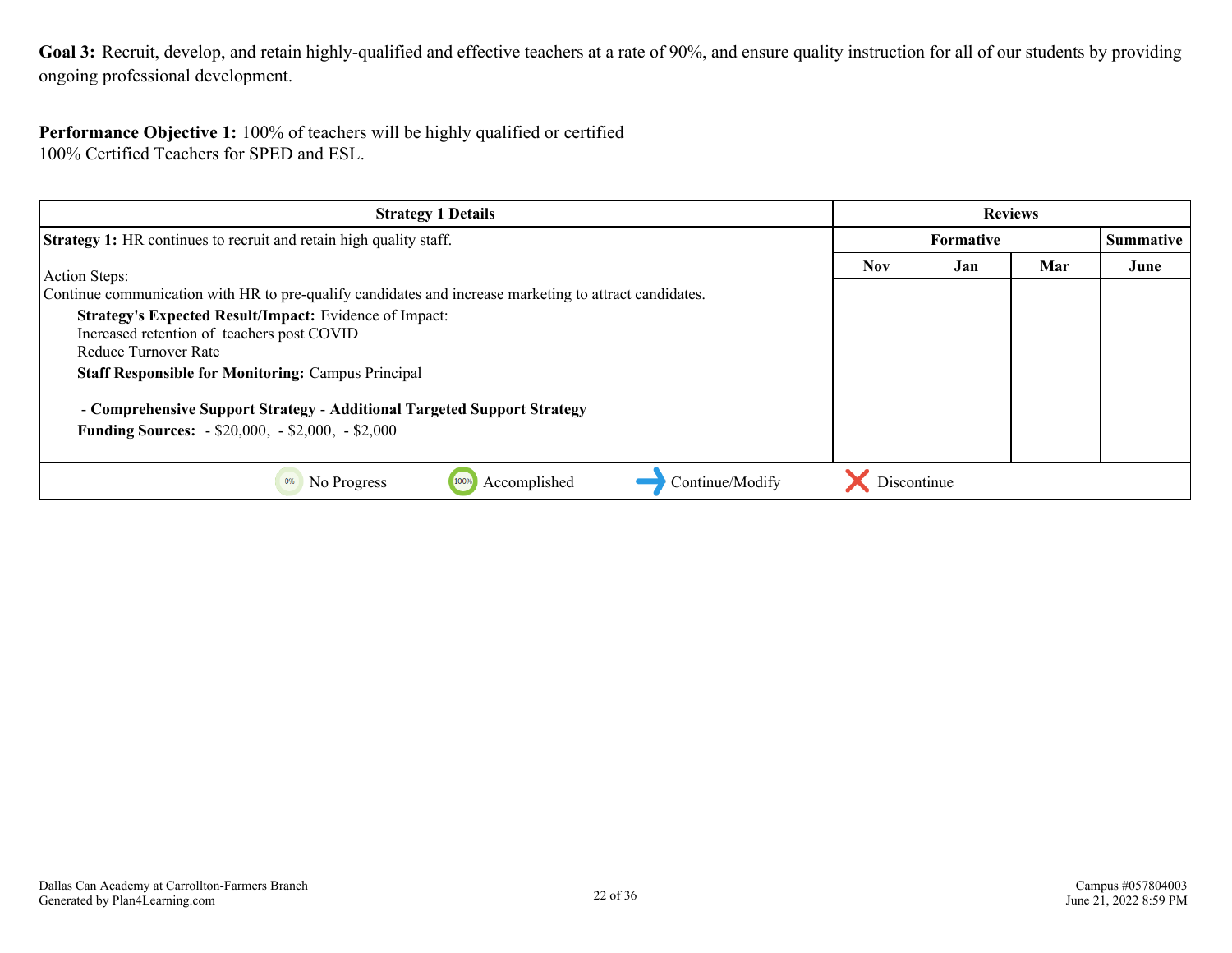Goal 3: Recruit, develop, and retain highly-qualified and effective teachers at a rate of 90%, and ensure quality instruction for all of our students by providing ongoing professional development.

**Performance Objective 2:** Provide ongoing campus professional development to build content capacity and increase teacher confidence, which will improve retention rates.

| <b>Strategy 1 Details</b>                                                                                                                                              |                | <b>Reviews</b> |                |                  |
|------------------------------------------------------------------------------------------------------------------------------------------------------------------------|----------------|----------------|----------------|------------------|
| Strategy 1: Campus Instructional Coach to model lessons, facilitate instructional planning, provide teacher training in                                                | Formative      |                |                | <b>Summative</b> |
| unpacking state standards (TEKS) and utilizing data analysis to drive instruction, and Region 10 TIL strategies.                                                       | <b>Nov</b>     | Jan            | Mar            | June             |
| Strategy's Expected Result/Impact: Improvement in Teaching and Learning<br><b>EOC</b> Scores                                                                           |                |                |                |                  |
| <b>Staff Responsible for Monitoring:</b> Campus Principal, Assistant Principals, Instructional Coaches, Instructional<br>Specialists.                                  |                |                |                |                  |
| <b>Funding Sources: Professional Development Activities - \$4,118</b>                                                                                                  |                |                |                |                  |
| <b>Strategy 2 Details</b>                                                                                                                                              | <b>Reviews</b> |                |                |                  |
| Strategy 2: Identify embedded training opportunities                                                                                                                   | Formative      |                |                | <b>Summative</b> |
| Identify professional development opportunities aligned to campus goals (i.e. professional organizations, best practices,                                              | <b>Nov</b>     | Jan            | Mar            | June             |
| regional service center, book study and OHI)                                                                                                                           |                |                |                |                  |
| Provide embedded professional development opportunities to include differentiated instruction for all student groups                                                   |                |                |                |                  |
| Identify Professional Development aligned to federal/state regulations<br>Provide professional development opportunities in the summer for staff to take advantage of. |                |                |                |                  |
| Strategy's Expected Result/Impact: Low turnover rate                                                                                                                   |                |                |                |                  |
| Increased student achievement                                                                                                                                          |                |                |                |                  |
| <b>Teacher Scores on TTESS</b>                                                                                                                                         |                |                |                |                  |
| Staff Responsible for Monitoring: Campus Principal /Assistant Principal/CILT /Instructional Coach                                                                      |                |                |                |                  |
| <b>Funding Sources:</b> Professional Development Activities - Workshops and Conferences - \$4,300                                                                      |                |                |                |                  |
| <b>Strategy 3 Details</b>                                                                                                                                              |                |                | <b>Reviews</b> |                  |
| Strategy 3: Retain consultant to train all core content teachers to be able to implement reading, writing, and ESL strategies.                                         | Formative      |                |                | <b>Summative</b> |
| Strategy's Expected Result/Impact: Improvement of TELPAS Scores to achieve 55%                                                                                         | <b>Nov</b>     | Jan            | Mar            | June             |
| Staff Responsible for Monitoring: Principal, Assistant Principals, Instructional Coach, LPAC Chair                                                                     |                |                |                |                  |
| <b>Comprehensive Support Strategy - Additional Targeted Support Strategy</b>                                                                                           |                |                |                |                  |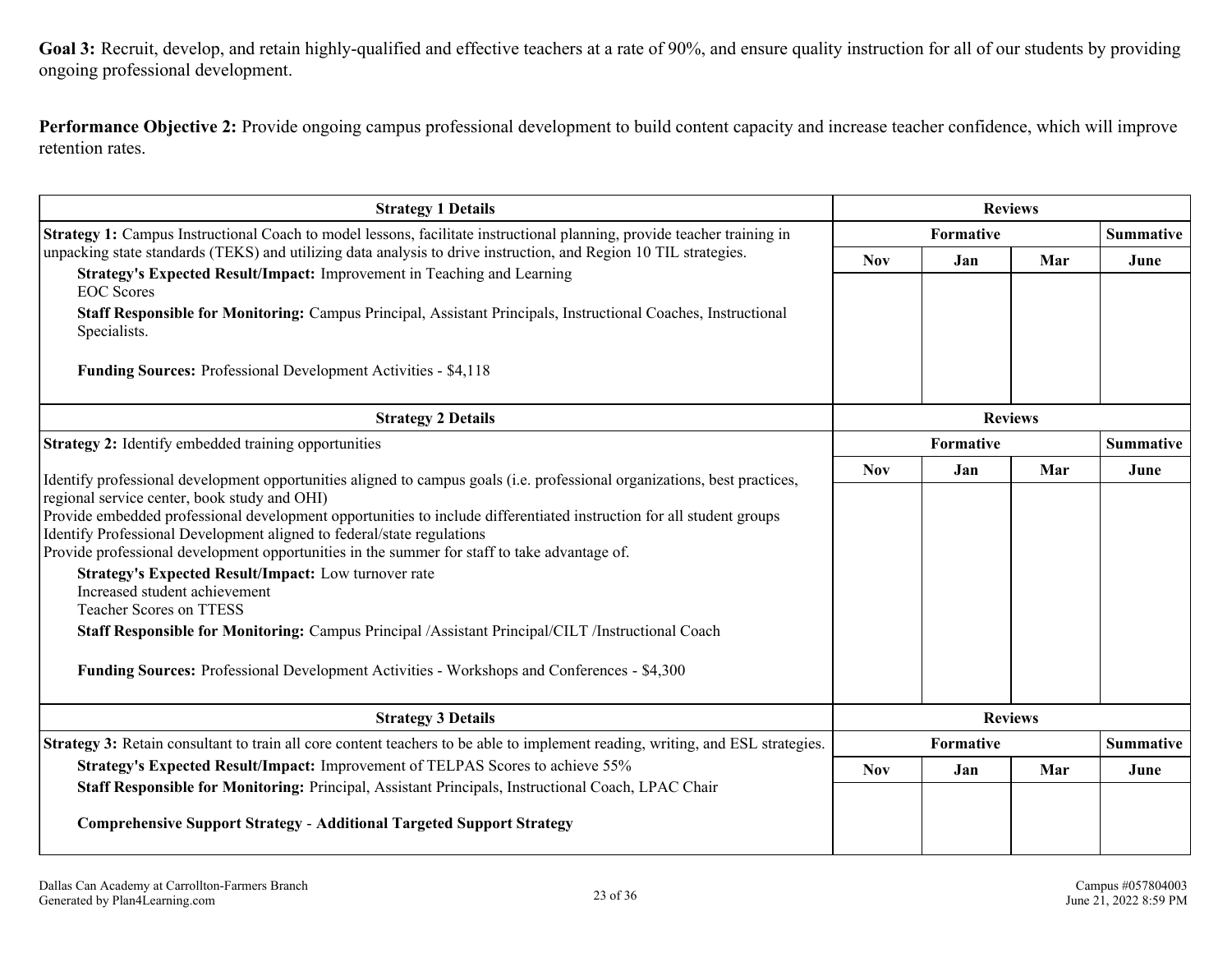| <b>Strategy 4 Details</b>                                                                                                   | <b>Reviews</b>   |                  |     |           |
|-----------------------------------------------------------------------------------------------------------------------------|------------------|------------------|-----|-----------|
| <b>Strategy 4:</b> Systematically recognize teacher contributions and commitment to campus goals, professional development, | <b>Formative</b> |                  |     | Summative |
| leadership initiative, and school culture.                                                                                  | <b>Nov</b>       | Jan              | Mar | June      |
| Strategy's Expected Result/Impact: Recognition of bulletin boards,<br>Reward and Praise Staff                               |                  |                  |     |           |
| <b>Staff Responsible for Monitoring: Campus Administration</b>                                                              |                  |                  |     |           |
| <b>Strategy 5 Details</b>                                                                                                   |                  | <b>Reviews</b>   |     |           |
| Strategy 5: Promote and encourage staff to pursue ESL certification, offer stipends for ESL teachers /ELAR.                 |                  | <b>Formative</b> |     | Summative |
| Strategy's Expected Result/Impact: Compliance of ESL/ELAR certified teachers.                                               | <b>Nov</b>       | Jan              | Mar | June      |
| <b>Staff Responsible for Monitoring: HR</b>                                                                                 |                  |                  |     |           |
| Principal                                                                                                                   |                  |                  |     |           |
| <b>Comprehensive Support Strategy - Additional Targeted Support Strategy</b>                                                |                  |                  |     |           |
| Accomplished<br>Continue/Modify<br>0%<br>No Progress<br>100%                                                                | Discontinue      |                  |     |           |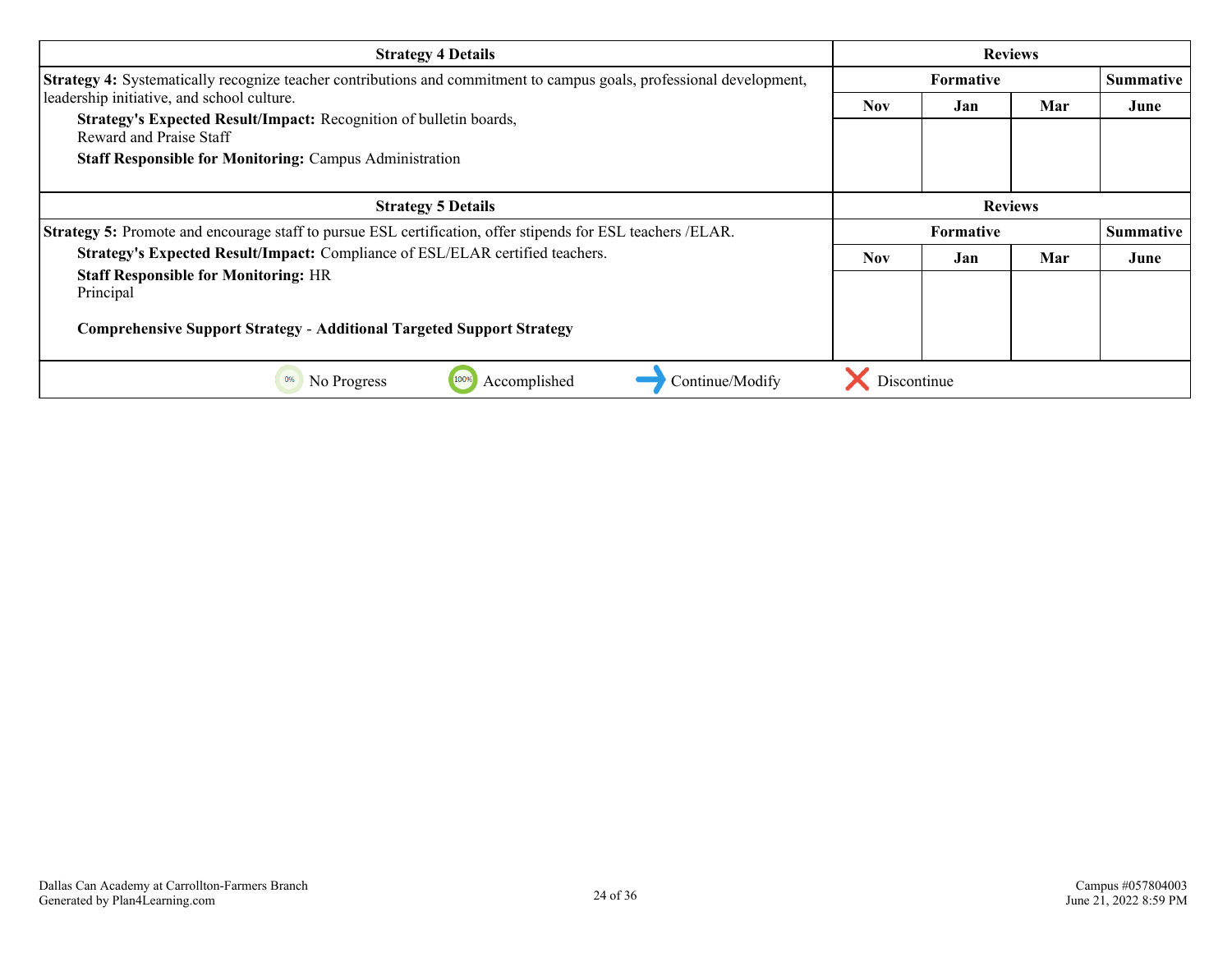Goal 3: Recruit, develop, and retain highly-qualified and effective teachers at a rate of 90%, and ensure quality instruction for all of our students by providing ongoing professional development.

**Performance Objective 3:** Continue to hire a diverse population of professional staff will be representative of the ethnicity of the body of students served.

| <b>Strategy 1 Details</b>                                                                                                                                                                                                                                                                                                                                                                                                                                                                                                                                    |                  | <b>Reviews</b> |           |      |
|--------------------------------------------------------------------------------------------------------------------------------------------------------------------------------------------------------------------------------------------------------------------------------------------------------------------------------------------------------------------------------------------------------------------------------------------------------------------------------------------------------------------------------------------------------------|------------------|----------------|-----------|------|
| <b>Strategy 1:</b> Increase recruitment of diverse applicant pool                                                                                                                                                                                                                                                                                                                                                                                                                                                                                            | <b>Formative</b> |                | Summative |      |
| <b>Action Steps:</b>                                                                                                                                                                                                                                                                                                                                                                                                                                                                                                                                         | <b>Nov</b>       | Jan            | Mar       | June |
| Incorporate marketing tools for prospective applicants.<br>Plan recruitment at colleges and universities that will assist in increasing cultural diversity.<br>Provide differential pay for teachers in critical shortage areas, high need areas.<br>Become more involved in non-traditional educator preparation programs.<br>Strategy's Expected Result/Impact: Evidence of Impact: Increased retention of HQ teachers as evidenced by<br>low turnover rate and increased student achievement<br><b>Staff Responsible for Monitoring: Campus Principal</b> |                  |                |           |      |
| Accomplished<br>Continue/Modify<br>No Progress<br>100%                                                                                                                                                                                                                                                                                                                                                                                                                                                                                                       | Discontinue      |                |           |      |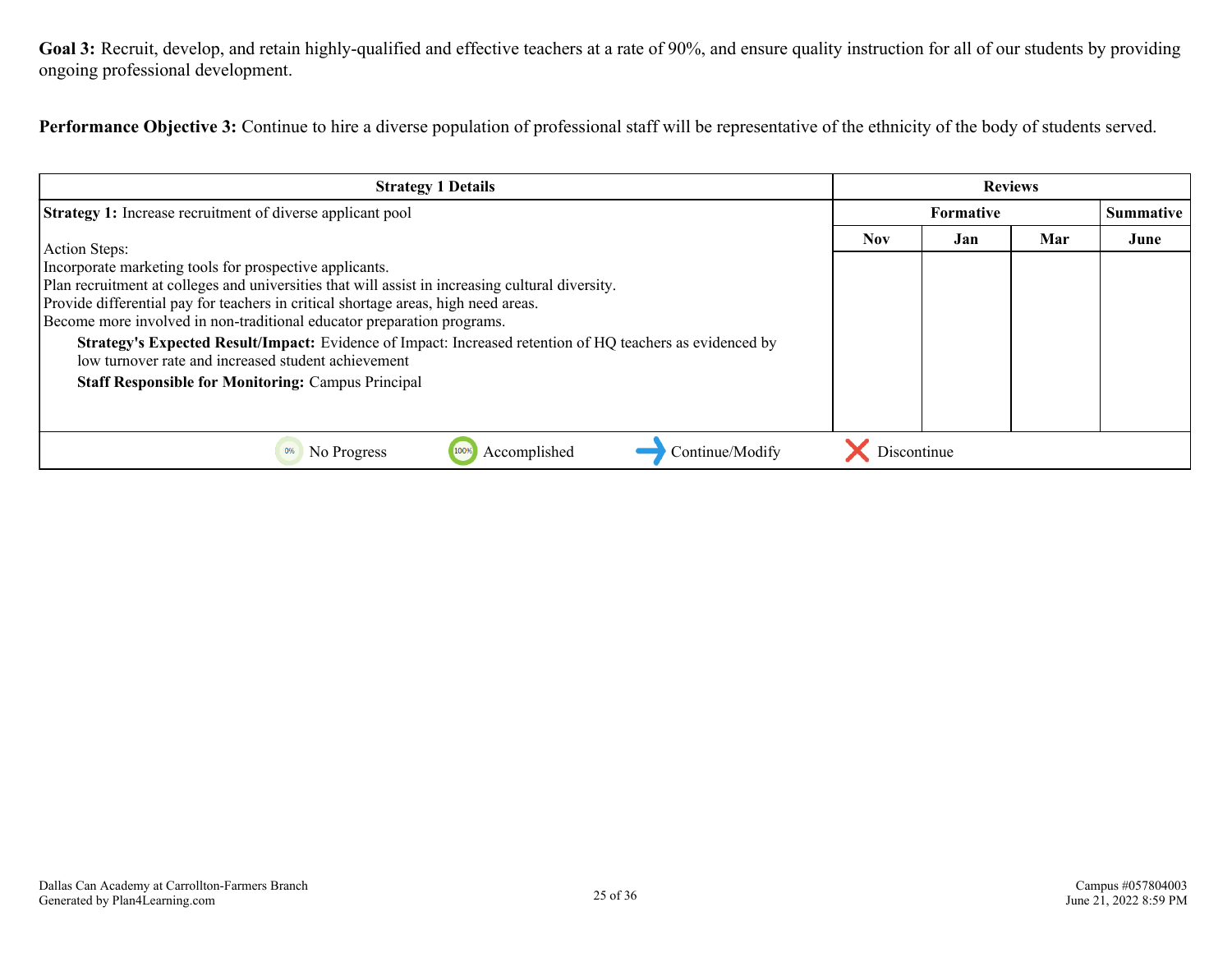<span id="page-25-0"></span>Goal 4: The campus will work cooperatively with the ACE program to increase and strengthen family and community partnerships by 10% to help support students educational and personal growth.

**Performance Objective 1:** Increase effective communication with parents and the community

| <b>Strategy 1 Details</b>                                                                                                                                                                                                                                                                                                                     |             |     | <b>Reviews</b> |      |
|-----------------------------------------------------------------------------------------------------------------------------------------------------------------------------------------------------------------------------------------------------------------------------------------------------------------------------------------------|-------------|-----|----------------|------|
| <b>Strategy 1:</b> Mailing promoting family and community events will be sent for each major event.                                                                                                                                                                                                                                           | Formative   |     | Summative      |      |
| Flyers are distributed to students for all activities. (college tours/ field trips/ parent nights)                                                                                                                                                                                                                                            |             | Jan | Mar            | June |
| Personal contact made to parent by school staff including advocates, teachers, and ACE staff.<br>SwiftK12 system will send messages regarding subjects tutoring and testing.<br>Strategy's Expected Result/Impact: Increased parental involvement.<br>Staff Responsible for Monitoring: Principal, Assistant Principal, Advisors and Teachers |             |     |                |      |
| Accomplished<br>Continue/Modify<br>No Progress                                                                                                                                                                                                                                                                                                | Discontinue |     |                |      |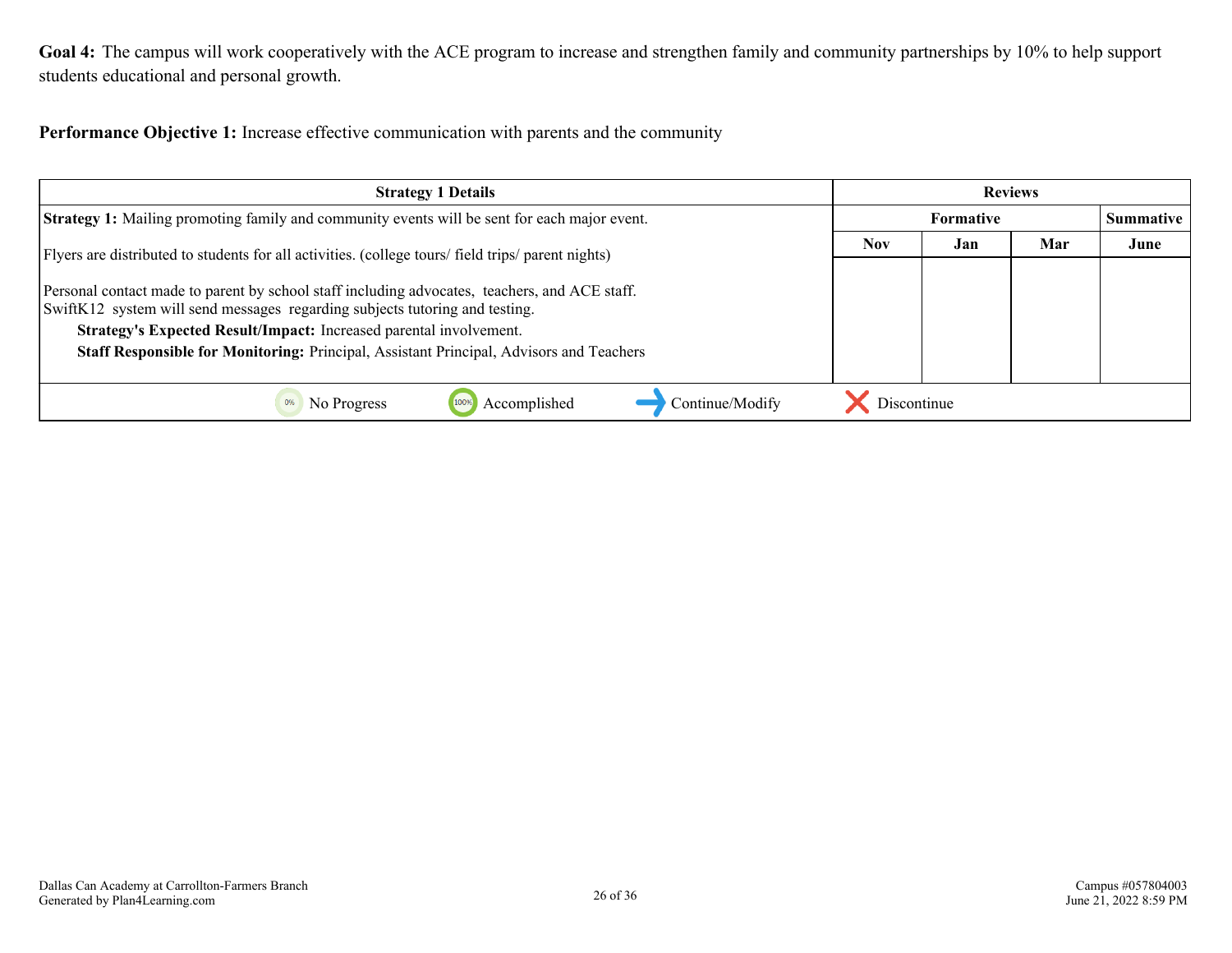Goal 4: The campus will work cooperatively with the ACE program to increase and strengthen family and community partnerships by 10% to help support students educational and personal growth.

**Performance Objective 2:** We will empower parents with training and support that will encourage active participation in their children's education by investing in our families lives with educational resources and ensuring that they are well informed and invited to be involved.

| <b>Strategy 1 Details</b>                                                                                      | <b>Reviews</b>   |     |                  |                  |
|----------------------------------------------------------------------------------------------------------------|------------------|-----|------------------|------------------|
| Strategy 1: Develop and implement programs in coordination with ACE that directly impacts parent participation | <b>Formative</b> |     | <b>Summative</b> |                  |
| ESL Class for parents                                                                                          |                  | Jan | Mar              | June             |
|                                                                                                                |                  |     |                  |                  |
| GED class for parents                                                                                          |                  |     |                  |                  |
| Career training for parents                                                                                    |                  |     |                  |                  |
| Strategy's Expected Result/Impact: Class enrollment and attendance sheets                                      |                  |     |                  |                  |
| Staff Responsible for Monitoring: Administration, ACE coordinator                                              |                  |     |                  |                  |
| <b>Strategy 2 Details</b>                                                                                      | <b>Reviews</b>   |     |                  |                  |
| Strategy 2: Parent and Community nights to promote interaction between staff, community, parents and students. | <b>Formative</b> |     |                  | <b>Summative</b> |
| Fall and Spring Open House                                                                                     | <b>Nov</b>       | Jan | Mar              | June             |
| <b>Strategy's Expected Result/Impact: Increase Student Retention</b>                                           |                  |     |                  |                  |
| <b>Increased EOC Scores</b><br>Attendance Rates will improve                                                   |                  |     |                  |                  |
| <b>Staff Responsible for Monitoring: Administration</b>                                                        |                  |     |                  |                  |
| <b>CILT</b>                                                                                                    |                  |     |                  |                  |
| Teachers                                                                                                       |                  |     |                  |                  |
| <b>Student Advocates</b>                                                                                       |                  |     |                  |                  |
|                                                                                                                |                  |     |                  |                  |
| <b>Strategy 3 Details</b>                                                                                      | <b>Reviews</b>   |     |                  |                  |
| Strategy 3: Promote and develop programs that allow for students to access a CCMR opportunity.                 | <b>Formative</b> |     |                  | <b>Summative</b> |
| Strategy's Expected Result/Impact: Increase CCMR certifications and license.                                   | <b>Nov</b>       | Jan | Mar              | June             |
| <b>Staff Responsible for Monitoring: Administration</b><br><b>ACE</b><br><b>Student Advocates</b>              |                  |     |                  |                  |
|                                                                                                                |                  |     |                  |                  |
|                                                                                                                |                  |     |                  |                  |
| 100%<br>Accomplished<br>Continue/Modify<br>0%<br>No Progress                                                   | Discontinue      |     |                  |                  |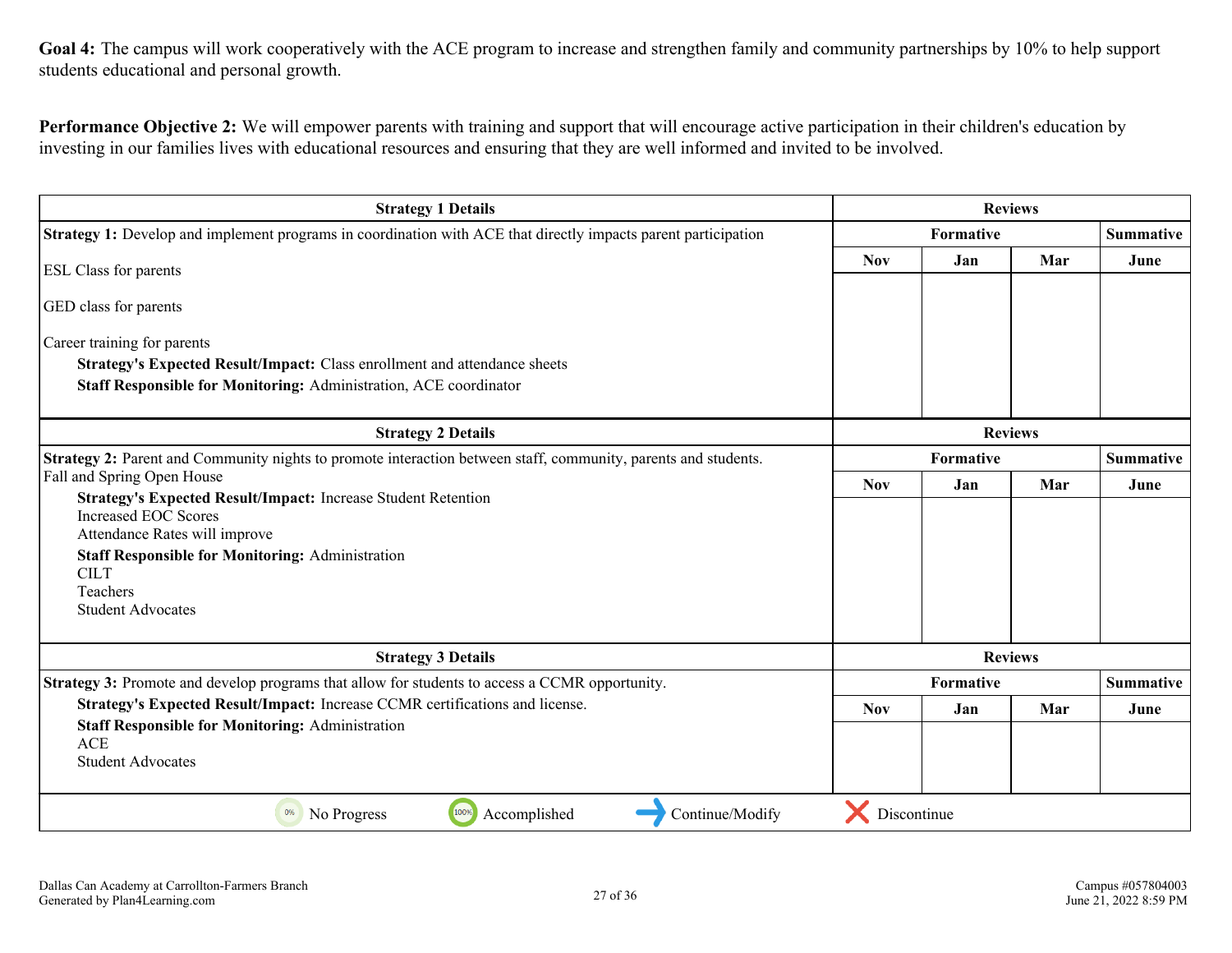<span id="page-27-0"></span>**Goal 5:** All Texans Can campuses will be rated overall at the Meets Alternative Standard on the 2021-2022 Accountability System.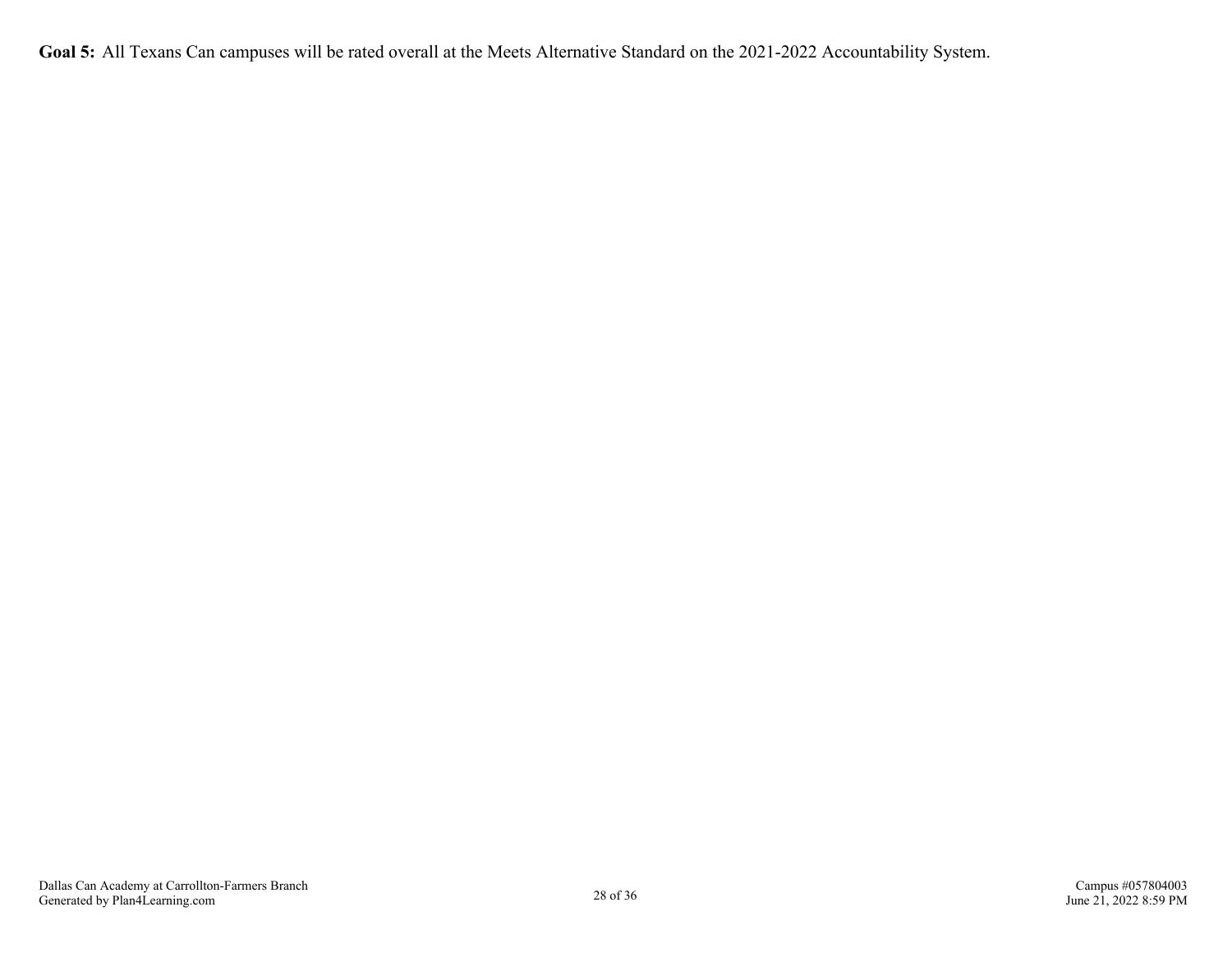<span id="page-28-0"></span>Goal 6: Texans Can will ensure all teachers receive support of the coaching model through job embedded staff development that emphasizes high expectations and appropriate teaching strategies.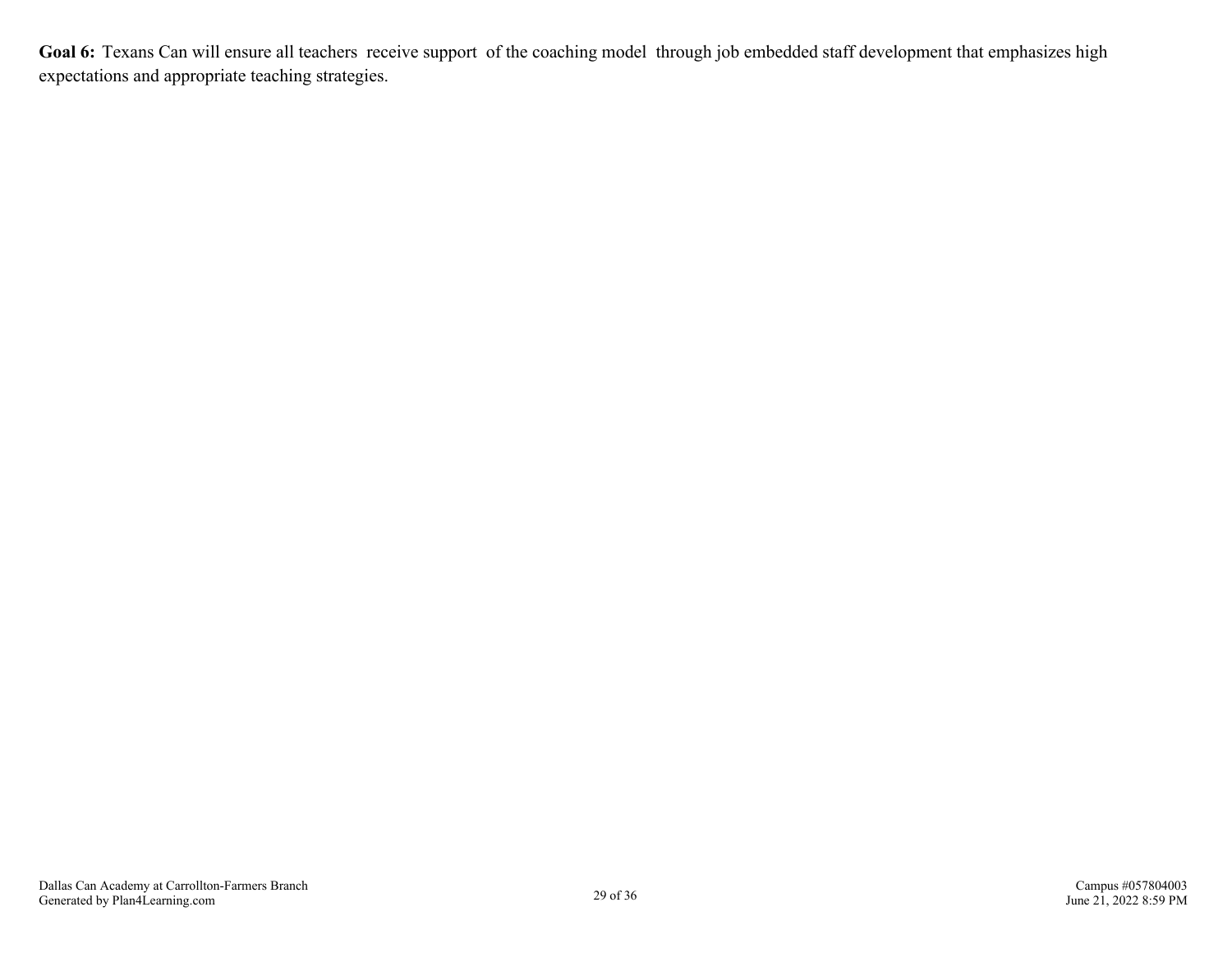<span id="page-29-0"></span>Goal 7: Texans Can will increase awareness and education, capacity, coordination, access, and schoolwide mental health services. This includes schoolcommunity partnerships that provide a continuum of mental health services to support all students and the school community.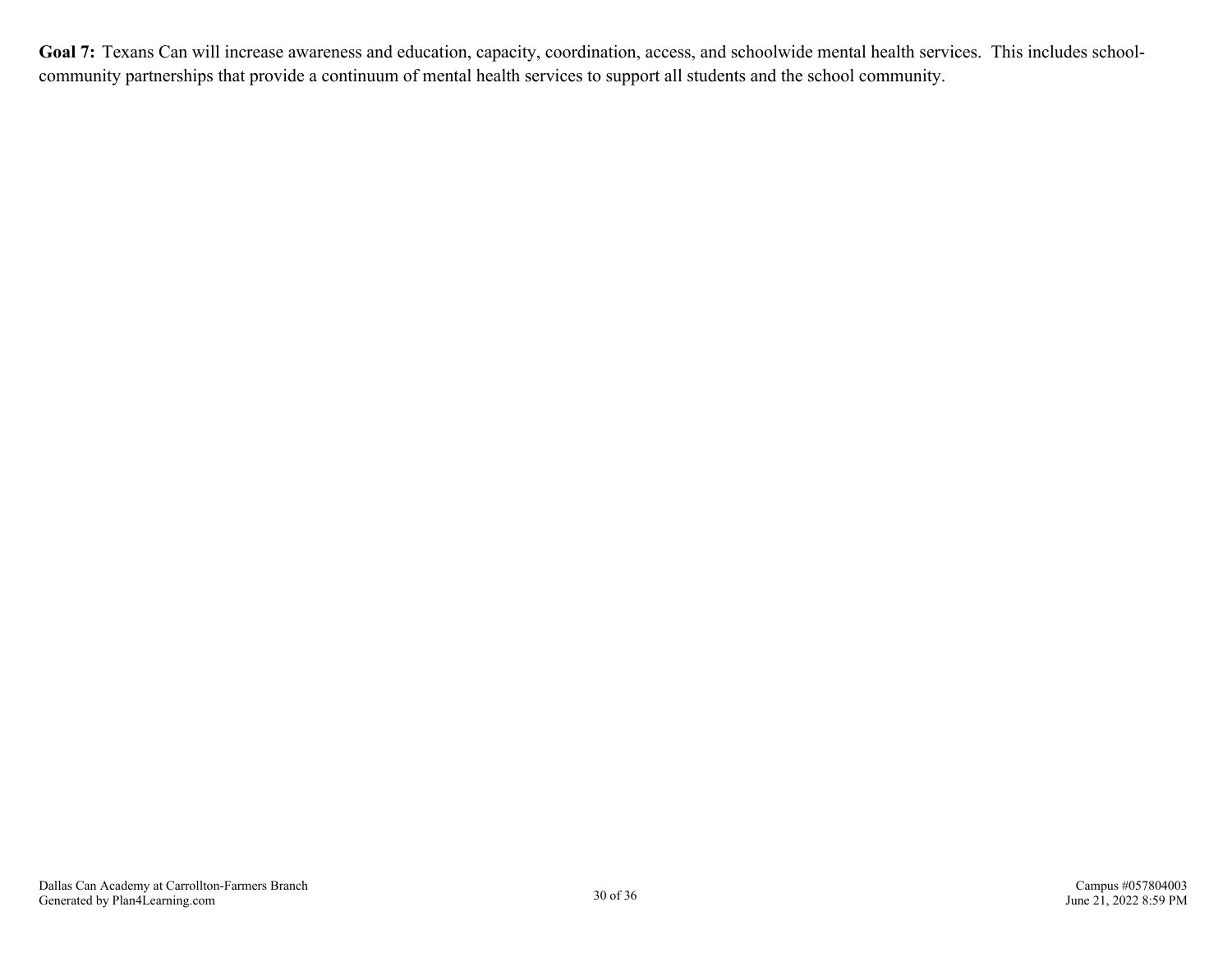<span id="page-30-0"></span>**Goal 8:** Texans Can will ensure all graduates have transition options for college, license, certificate or military placement.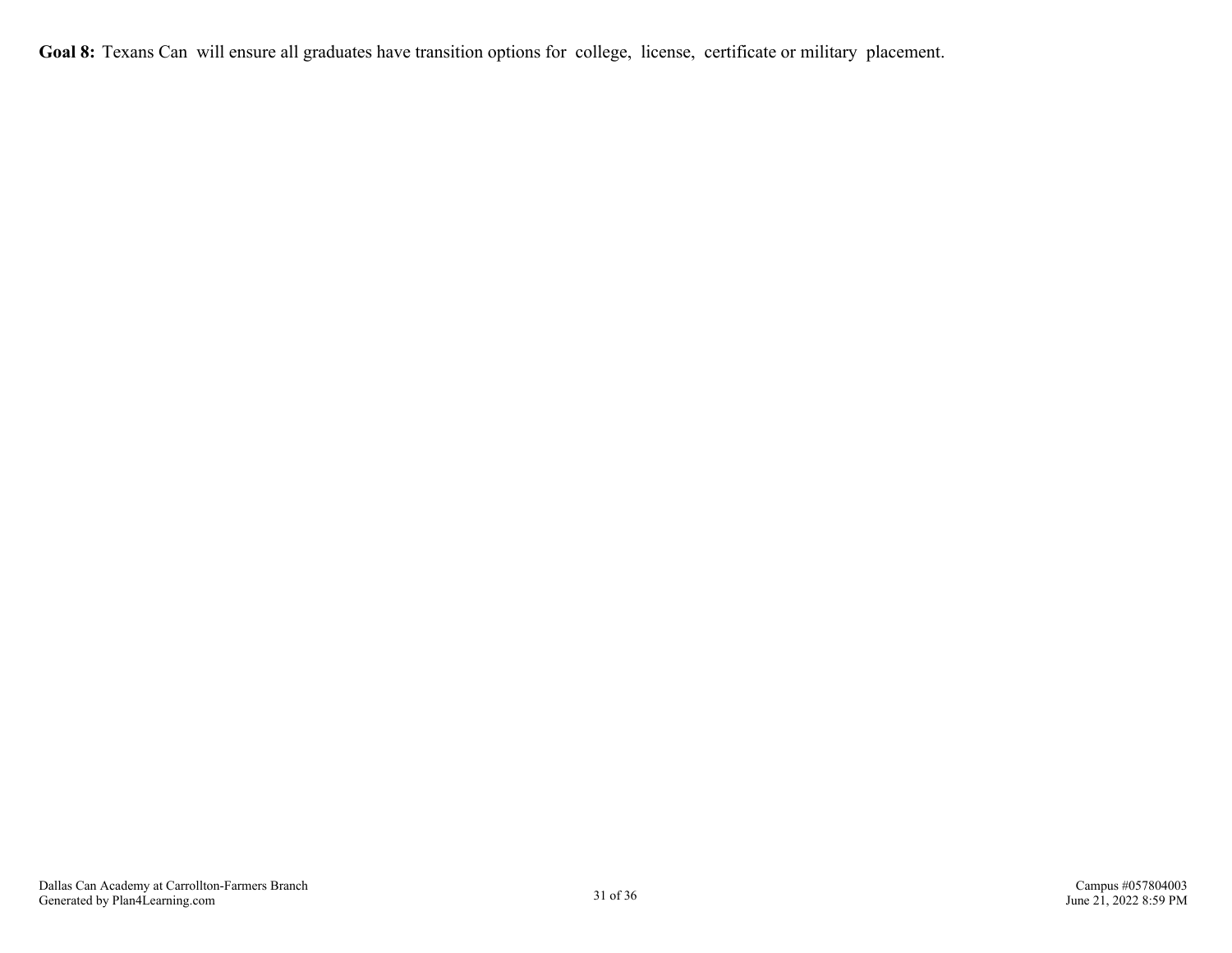## **State Compensatory**

## <span id="page-31-0"></span>**Budget for Dallas Can Academy at Carrollton-Farmers Branch**

**Total SCE Funds:** \$0.00 **Total FTEs Funded by SCE:** 22 **Brief Description of SCE Services and/or Programs**

## **Personnel for Dallas Can Academy at Carrollton-Farmers Branch**

| Name              | Position               | $\underline{\text{FTE}}$ |
|-------------------|------------------------|--------------------------|
|                   |                        | $\boldsymbol{0}$         |
|                   |                        | 0                        |
|                   |                        | 0                        |
| Chelsey Floyd     | Teacher                |                          |
| Edward Sepulveda  | Teacher                |                          |
| Ellen Beckert     | Teacher                |                          |
| Fernanda Siguenza | Teacher                |                          |
| Isidro Aguirre    | Teacher                |                          |
| Janice Wilson     | Teacher                | $\mathbf{1}$             |
| Laura Barrera     | Teacher                |                          |
| Liza Revelo       | Teacher                |                          |
| Lucila Morin      | <b>Student Advisor</b> |                          |
| Marady Parker     | Teacher                |                          |
| Mavis Bowman      | Teacher                |                          |
| Norma Ponce       | Teacher                |                          |
| Patrick Ulbrich   | Teacher                |                          |
| Rene Gonzalez     | Teacher                |                          |
| Roberto Ayala     | Teacher                |                          |
| Samuel Rangel     | Teacher                |                          |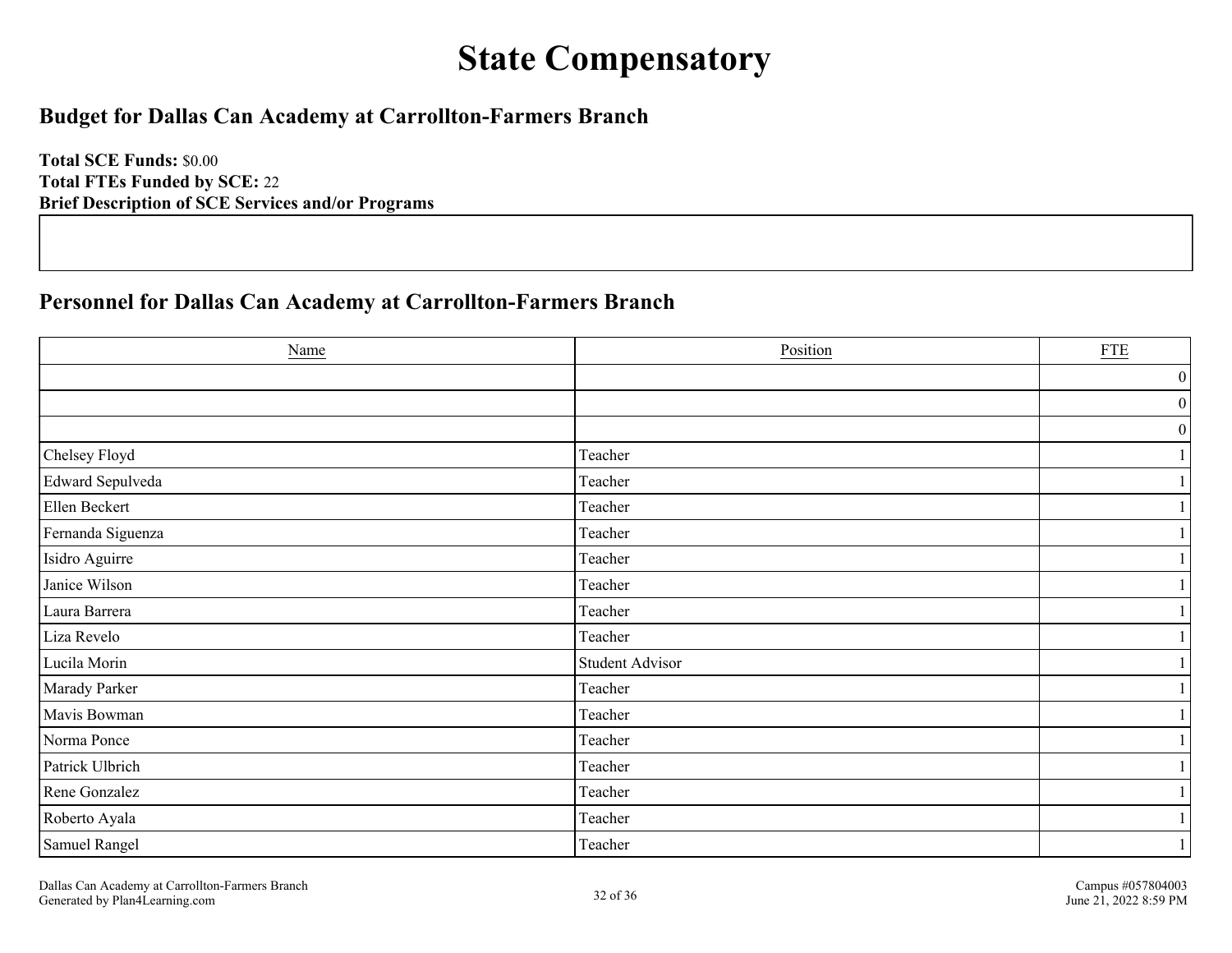| <b>Name</b>      | Position        | ${\underline{\rm FTE}}$ |
|------------------|-----------------|-------------------------|
| Stephanie Castro | Teacher         |                         |
| Terrance Lewis   | Student Advisor |                         |
| Tracy Burke      | Teacher Aide    |                         |
| Vacancy          | Teacher         |                         |
| Willie Goodin    | Student Advisor |                         |
| Yolanda Gamez    | Student Advisor |                         |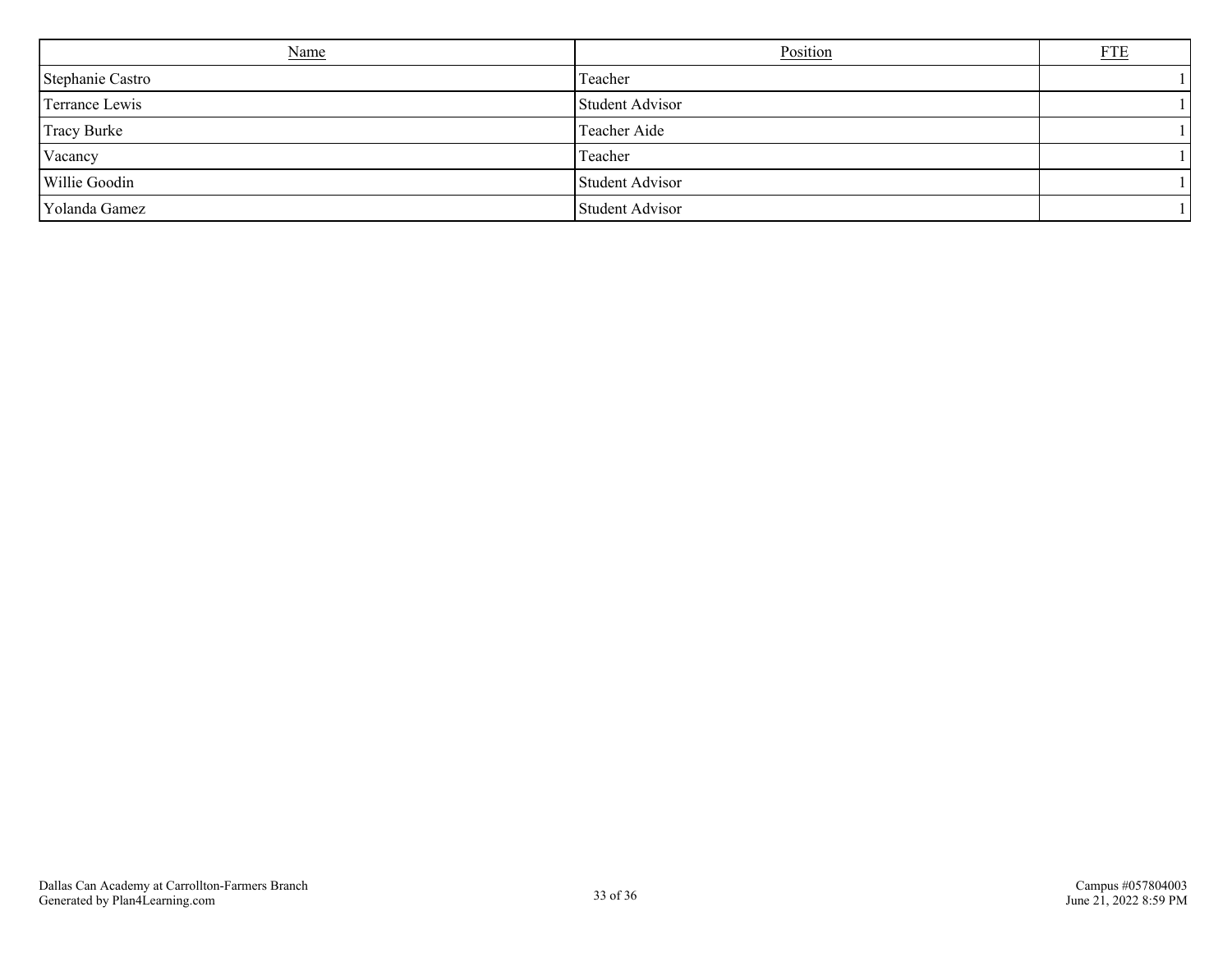## **Schoolwide and Targeted Assistance Title I Elements**

## <span id="page-33-0"></span>**ELEMENT 1. SWP COMPREHENSIVE NEEDS ASSESSMENT (CNA)**

## **1.1: Comprehensive Needs Assessment**

Domain 3: CFB will ensure 36% of ELL students will pass at least one language proficiency level on TELPAS by May of 2022.

The campus is 96% Hispanic so we will increase our CCR from 8 points to 18 points by offering certification in OSHA 30, Community Health Care Worker, and Microsoft certifications and will increase Graduation Rate from 76 to 80 component score. All juniors and seniors will be scheduled to take TSI College entry exam before graduation. Our target for ELL is 70 out of 214 students pass the TELPAS to meet our goal of 36%.

**Domain 1:** For the 2021/2022 school year, our campus will increase our Domain 1 component score from a 65 (scaled score of 85) to a (scaled score of 82) percent Approaches to 85%, Meets to 35%, and Masters to 25% the campus will meet its goal. Data-driven meetings throughout the year will lead to achieving an overall A rating for 2022.

**Rationale:** By using high-quality instructional materials aligned to instructional planning calendars, interim and formative assessments, and teachers focusing on data-driven instruction, the Accountability Rating for the school will increase from the 2018-2019 school year.

The goal for TCA CFB for CCR is 25% of annual graduates will earn a CCR point by May 2022.

The federal graduation rate goal for CFB is to increase by 10% with our 4 year cohort students by June of 2022:

Federal Graduation Rate Target : 34%

## **ELEMENT 2. SWP CAMPUS IMPROVEMENT PLAN (CIP)**

## **2.1: Campus Improvement Plan developed with appropriate stakeholders**

[https://drive.google.com/drive/folders/1\\_JauMtPjpQ4HnIHHqax0WgZTKF9fdJh8?usp=sharing](https://drive.google.com/drive/folders/1_JauMtPjpQ4HnIHHqax0WgZTKF9fdJh8?usp=sharing)

## **2.3: Available to parents and community in an understandable format and language**

Parent Involvement Opportunities shared in Student Handbook

TCA Website:<https://www.texanscan.org/schools-and-programs/dallas-carrolltonfarmers-branch/>

## **2.5: Increased learning time and well-rounded education**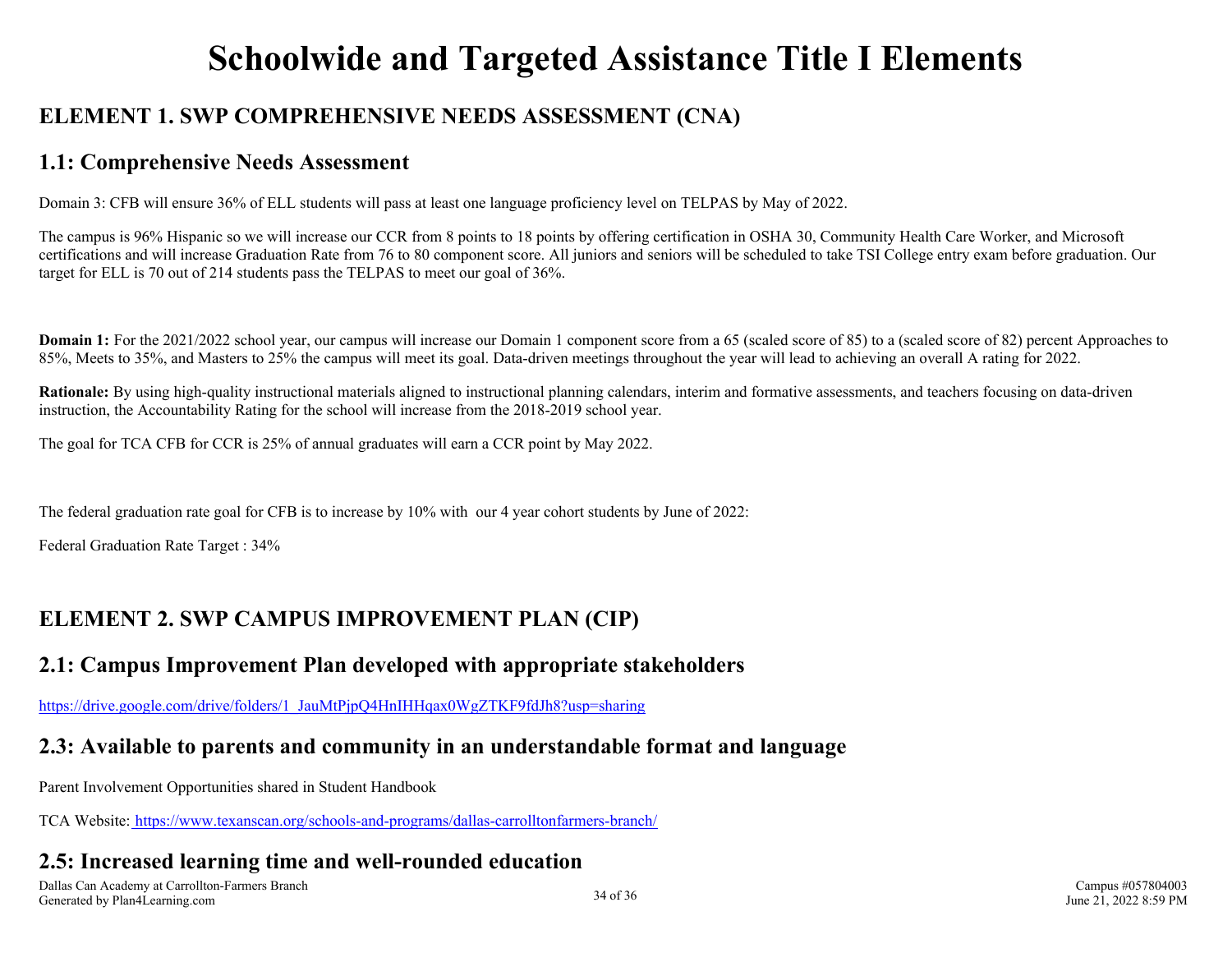#### <span id="page-34-0"></span>HB4545

Edugenuity Online Classes AM/PM Optional Schedule Saturday School Tutoring EOC Tutoring Skills Checks and Assessments on TEKS to determine mastery

## **2.6: Address needs of all students, particularly at-risk**

Data for the past 4 years suggest that our dropout rate has seen an increasing trend as follows: 13.5% (2018), 22.7% (2019), 21.9 (2020). For the 2020-2021 school year, our dropout rate was 37.6% for an enrollment of 7790, with 2928 students coded as leavers (code 98). There are several factors that impact our increasing dropout rates. First, as dropout-recovery schools, we serve students who have dropped out 1-2 times and who are typically 1-3 years behind their graduation cohort.

The majority of students enrolling at Texans Can Academies have a history for nonattendance exacerbated by academic failure, inconsistent engagement or disengagement, lack of preparation for school, pregnancy, teen parenting responsibilities, economic hardships, family problems, domestic and relationship violence, mental illness, and alcohol or drug abuse.

Another recent effect has been the COVID-19 pandemic. With Texas Education Agency (TEA) guidance, we closed schools during the spring of 2020. The shift from in-person to remote learning created a disconnect with our students as they struggled with Internet access, lack of hardware (laptops or Chromebook) access, and skill set to navigate our learning management system (LMS). Moreover, the financial crisis triggered by the pandemic has seen a rise in unemployment and students' reason for nonattendance or dropping out as "need to work to support my family" or "need to work to support myself." More importantly, our students need a moderate amount of in-person academic, social and emotional supports.

Offering support for all learners include using researched based practices for all students. We also offer Edgenuity online services for students. We offer OSHA and CCMR programs for students inlcuding Baylor Scott & White. We offer HB4545 interverventions for students for all students to ensure academic success on EOC STAAR and increase graduation rates.

Edgenuity - Online Service Options for increased learning time

Newsela -ELA platform for increased learning time

Mathia -Math platform for increased learning time